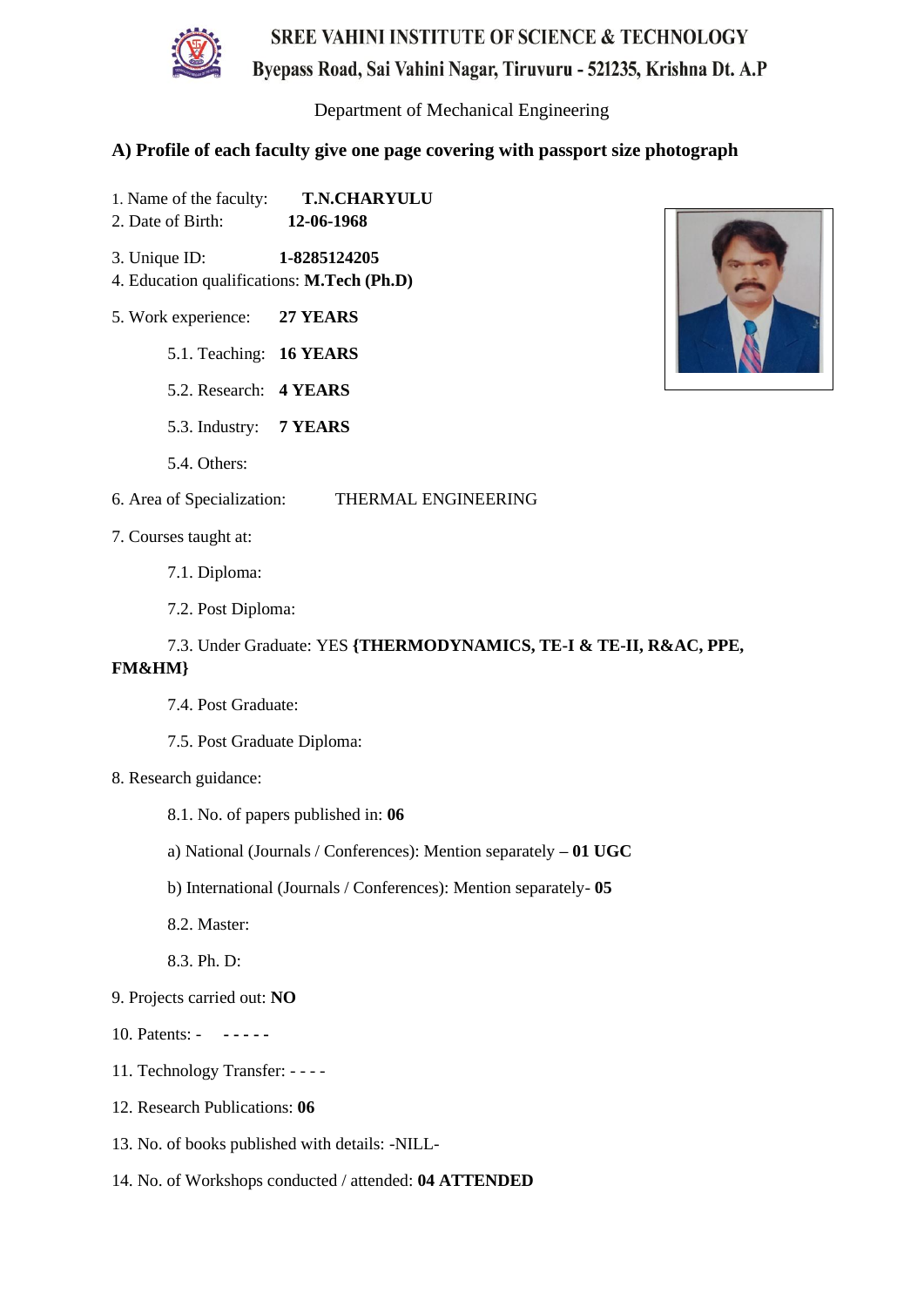

Department of Mechanical Engineering

#### **A) Profile of each faculty give one page covering with passport size photograph**

- 1. Name of the faculty: **Dr.S.KIRAN KUMAR** 2. Date of Birth: **05-01-1987**
- 3. Unique ID: **1-7760238846**
- 4. Education qualifications: **Ph.D**
- 5. Work experience: **10 YEARS**
	- 5.1. Teaching: **10 YEARS**
	- 5.2. Research: **3 YEARS**
	- 5.3. Industry: **1 YEAR**
	- 5.4. Others:
- 6. Area of Specialization: THERMAL ENGINEERING
- 7. Courses taught at:
	- 7.1. Diploma:
	- 7.2. Post Diploma:

### 7.3. Under Graduate: YES **{THERMODYNAMICS, TE-I & TE-II, R&AC, PPE, THPM, MECHOTRONICS, NON CONVENTIONAL ENERGY SOURCES, GES, FM&HM}**

- 7.4. Post Graduate:
- 7.5. Post Graduate Diploma:
- 8. Research guidance:
	- 8.1. No. of papers published in: **17**
	- a) National (Journals / Conferences): Mention separately **– 05**
	- b) International (Journals / Conferences): Mention separately- **12**
	- 8.2. Master: **04**
	- 8.3. Ph. D: 10
- 9. Projects carried out: **NO**
- 10. Patents: **- - - - -**
- 11. Technology Transfer: -COMMUNITY PROJECT (MAZE) SHEELING MACHINE
- 12. Research Publications: **08**
- 13. No. of books published with details: -NILL-
- 14. No. of Workshops conducted / attended: **15 ATTENDED**

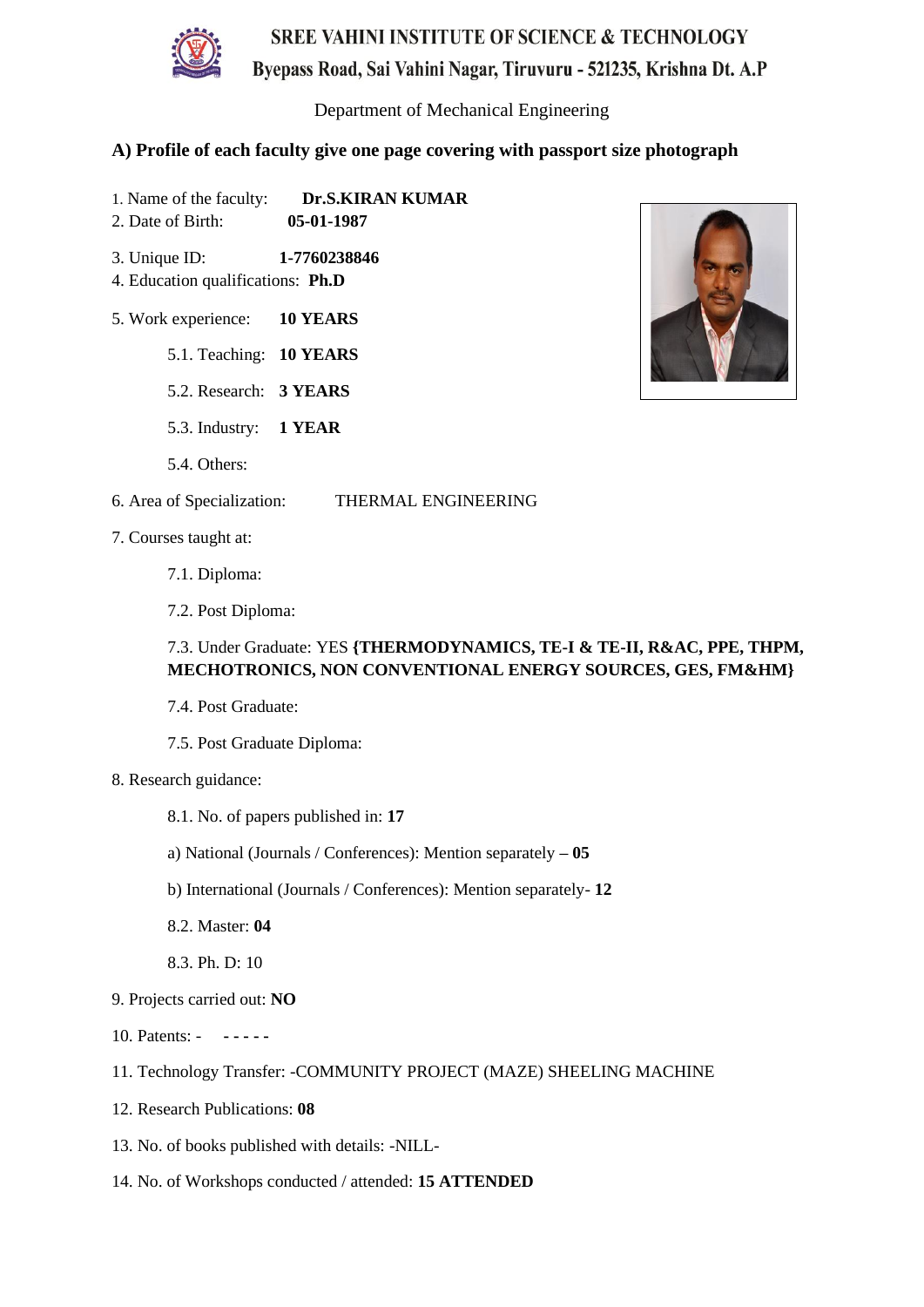Byepass Road, Sai Vahini Nagar, Tiruvuru - 521235, Krishna Dt. A.P



Department of Mechanical Engineering

- 1. Name of the faculty: **K.PULLA RAO**
- 2. Date of Birth: **10-07-1988** paste
- 3. Unique ID: a photo
- 4. Education qualifications: **M.Tech**
- 5. Work experience: **7 YEARS**
	- 5.1. Teaching: **7 YEARS**
	- 5.2. Research:
	- 5.3. Industry:
	- 5.4. Others:
- 6. Area of Specialization: **MACHINE DESIGN**
- 7. Courses taught at:
	- 7.1. Diploma:
	- 7.2. Post Diploma:
	- 7.3. Under Graduate: YES **{KOM, DOM, DMM-I, DMM-II, CAD/CAM, EM}**
	- 7.4. Post Graduate:
	- 7.5. Post Graduate Diploma:
- 8. Research guidance:
	- 8.1. No. of papers published in: **-NILL-**
	- a) National (Journals / Conferences): Mention separately **– NILL-**
	- b) International (Journals / Conferences): Mention separately**– NILL-**
	- 8.2. Master:
	- 8.3. Ph. D:
- 9. Projects carried out: **NO**
- 10. Patents: **- - - - -**
- 11. Technology Transfer: -
- 12. Research Publications:
- 13. No. of books published with details: -NILL-
- 14. No. of Workshops conducted / attended: **02 ATTENDED**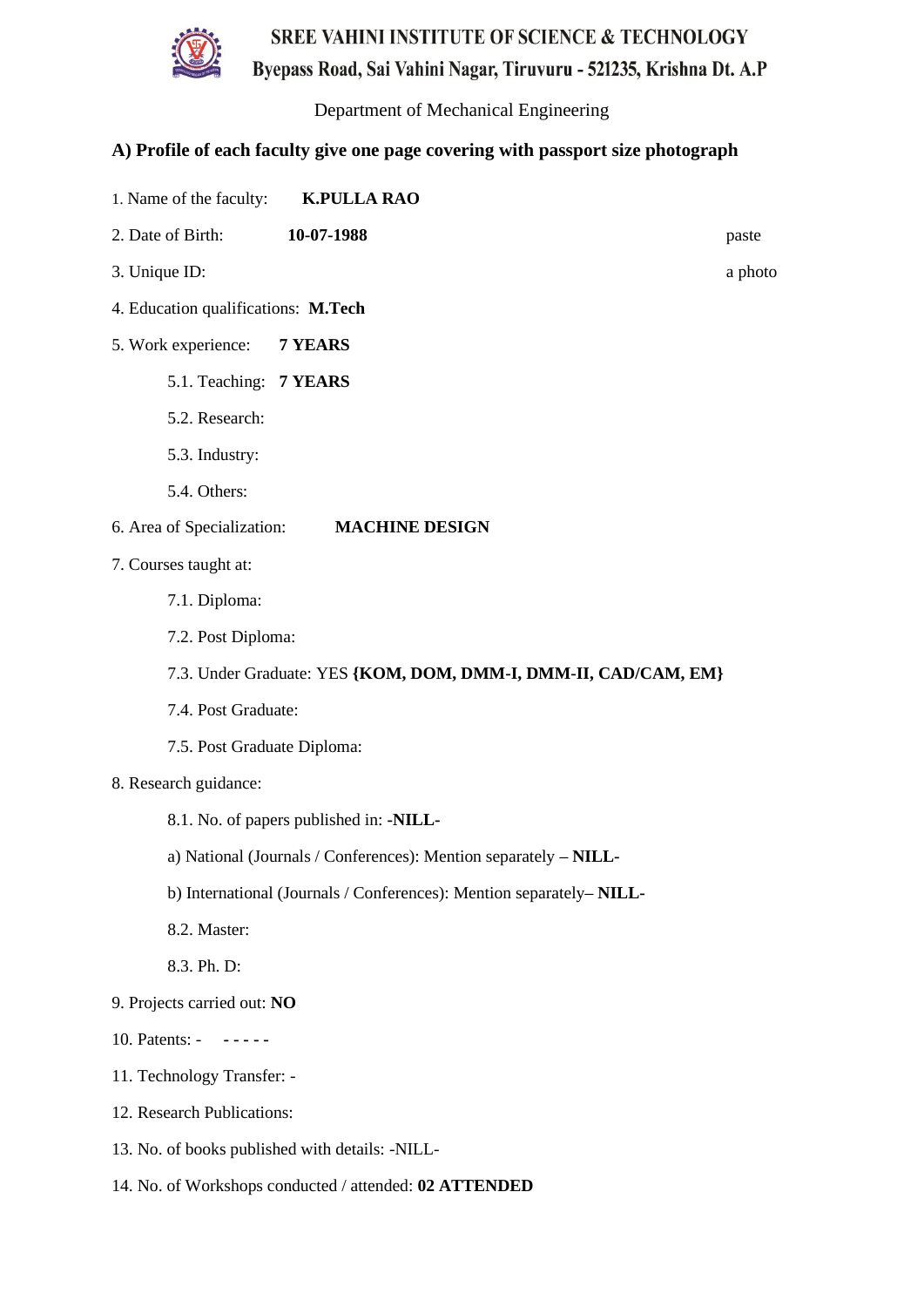

Department of Mechanical Engineering

- 1. Name of the faculty: **SK.ASAN ALI**
- 2. Date of Birth: **10-07-1988**
- 3. Unique ID: **1-2085497434**
- 4. Education qualifications: **M.Tech**
- 5. Work experience: **7 YEARS**
	- 5.1. Teaching: **7 YEARS**
	- 5.2. Research:
	- 5.3. Industry:
	- 5.4. Others:
- 6. Area of Specialization: **MACHINE DESIGN**
- 7. Courses taught at:
	- 7.1. Diploma:
	- 7.2. Post Diploma:
	- 7.3. Under Graduate: YES **{KOM, UCMP, DOM, DMM-I, DMM-II, CAD/CAM, EM}**
	- 7.4. Post Graduate:
	- 7.5. Post Graduate Diploma:
- 8. Research guidance:
	- 8.1. No. of papers published in: **-NILL-**
	- a) National (Journals / Conferences): Mention separately **– NILL-**
	- b) International (Journals / Conferences): Mention separately**– 01-**
	- 8.2. Master:
	- 8.3. Ph. D:
- 9. Projects carried out: **NO**
- 10. Patents: **- - - - -**
- 11. Technology Transfer: -
- 12. Research Publications:
- 13. No. of books published with details: -NILL-
- 14. No. of Workshops conducted / attended: **01 ATTENDED**

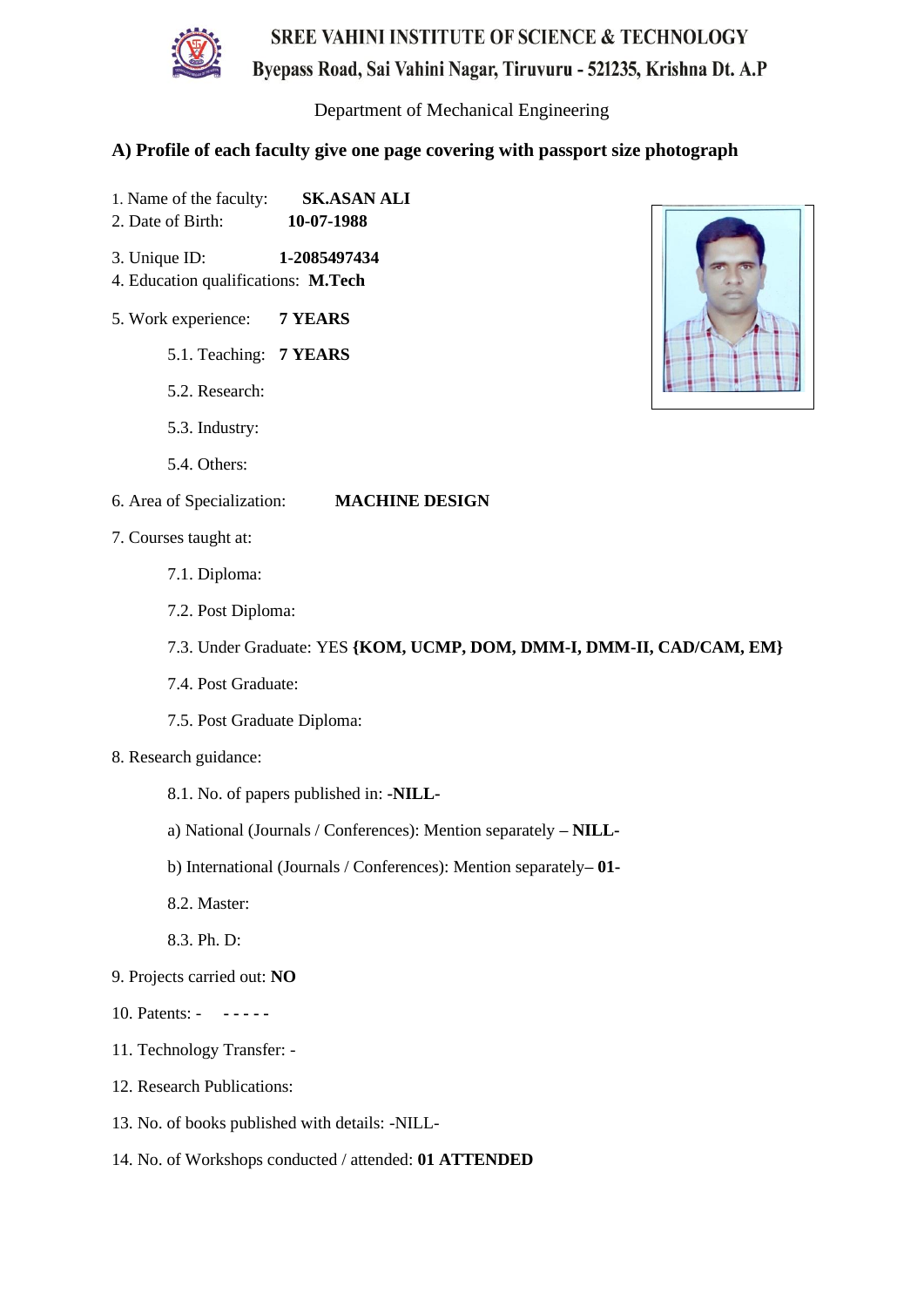

Byepass Road, Sai Vahini Nagar, Tiruvuru - 521235, Krishna Dt. A.P

Department of Mechanical Engineering

- 1. Name of the faculty: **G.VENKATA SRINIVASA RAO**
- 2. Date of Birth: **10-06-1992**
- 3. Unique ID: **1-7762027457**
- 4. Education qualifications: **M.Tech**
- 5. Work experience: **01 YEARS**
	- 5.1. Teaching: **01 YEARS**
	- 5.2. Research:
	- 5.3. Industry:
	- 5.4. Others:
- 6. Area of Specialization: **MACHINE DESIGN**
- 7. Courses taught at:
	- 7.1. Diploma:
	- 7.2. Post Diploma:
	- 7.3. Under Graduate: YES **{DOM, DMM-I, DMM-II, DFM}**
	- 7.4. Post Graduate:
	- 7.5. Post Graduate Diploma:
- 8. Research guidance:
	- 8.1. No. of papers published in: **-NILL-**
	- a) National (Journals / Conferences): Mention separately **– NILL-**
	- b) International (Journals / Conferences): Mention separately**– NILL-**
	- 8.2. Master:
	- 8.3. Ph. D:
- 9. Projects carried out: **NO**
- 10. Patents: **- - - - -**
- 11. Technology Transfer: -
- 12. Research Publications:
- 13. No. of books published with details: -NILL-
- 14. No. of Workshops conducted / attended: **02 ATTENDED**

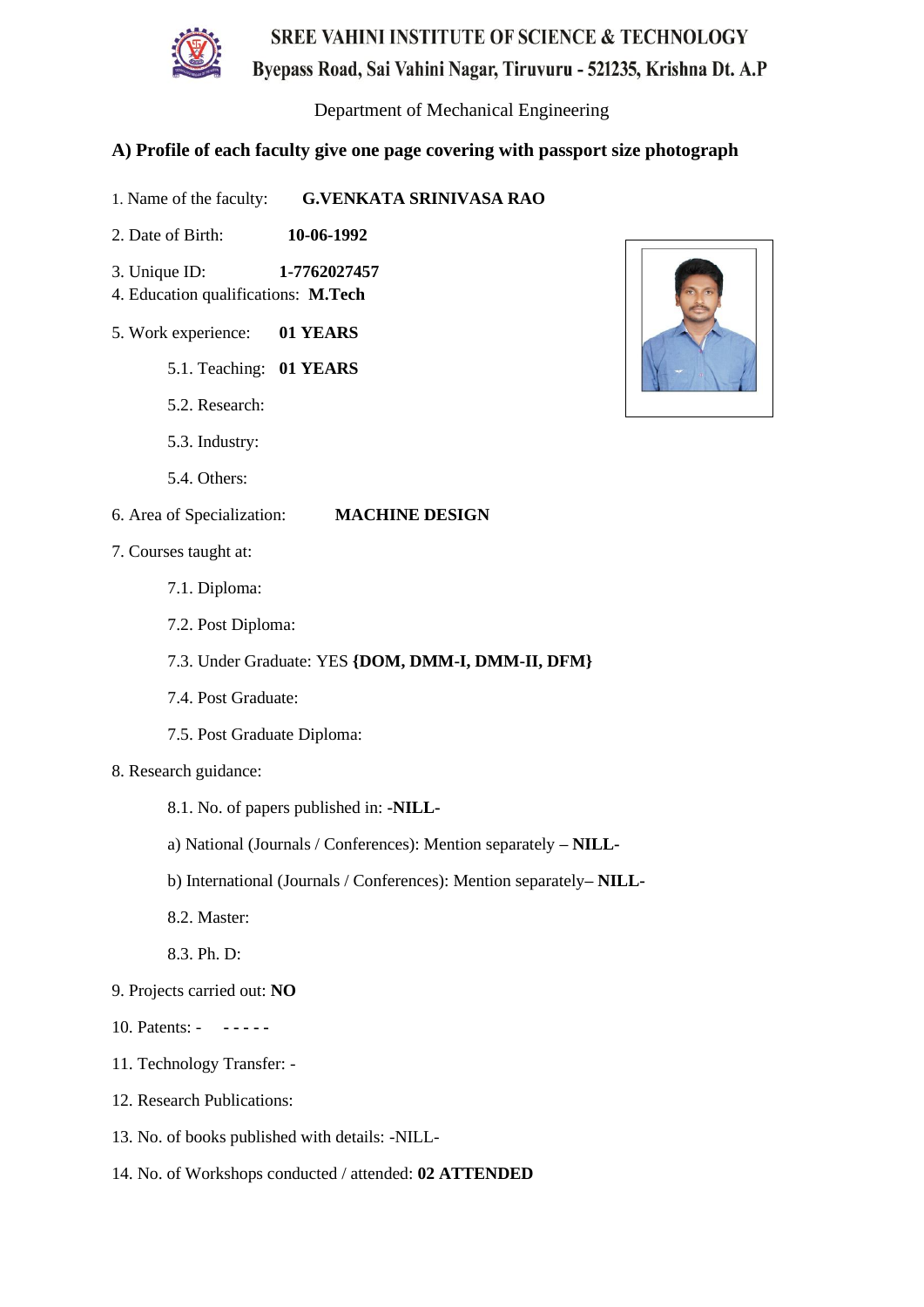

Byepass Road, Sai Vahini Nagar, Tiruvuru - 521235, Krishna Dt. A.P

Department of Mechanical Engineering

- 1. Name of the faculty: **KARNATI SRINIVASA RAO**
- 2. Date of Birth: **12-06-1996**
- 3. Unique ID: **1-7762266469**
- 4. Education qualifications: **M.Tech**
- 5. Work experience: **01 YEARS**
	- 5.1. Teaching: **01 YEARS**
	- 5.2. Research:
	- 5.3. Industry:
	- 5.4. Others:
- 6. Area of Specialization: **THERMAL ENGINEERING**
- 7. Courses taught at:
	- 7.1. Diploma:
	- 7.2. Post Diploma:
	- 7.3. Under Graduate: : YES **{ TE-I & TE-II, PPE,}**
	- 7.4. Post Graduate:
	- 7.5. Post Graduate Diploma:
- 8. Research guidance:
	- 8.1. No. of papers published in: **-NILL-**
	- a) National (Journals / Conferences): Mention separately **– NILL-**
	- b) International (Journals / Conferences): Mention separately**– 01-**
	- 8.2. Master:
	- 8.3. Ph. D:
- 9. Projects carried out: **NO**
- 10. Patents: **- - - - -**
- 11. Technology Transfer: -
- 12. Research Publications:
- 13. No. of books published with details: -NILL-
- 14. No. of Workshops conducted / attended: -NILL-

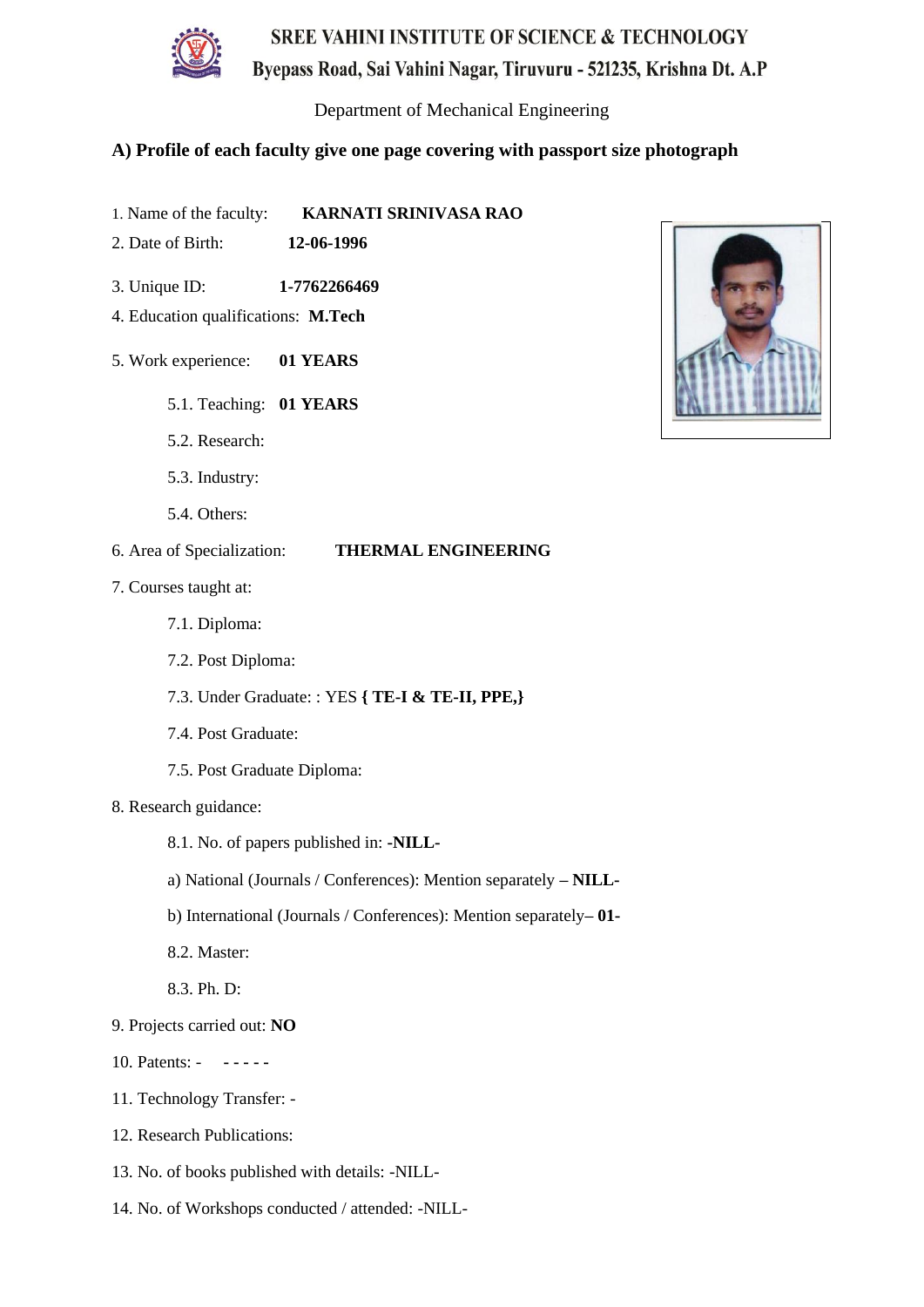

Byepass Road, Sai Vahini Nagar, Tiruvuru - 521235, Krishna Dt. A.P

Department of Mechanical Engineering

- 1. Name of the faculty: **BADISA PRASANTH KUMAR**
- 2. Date of Birth: **08-05-1995**
- 3. Unique ID: **1-7762266463**
- 4. Education qualifications: **M.Tech (Ph.D)**
- 5. Work experience: **01 YEARS**
	- 5.1. Teaching: **01 YEARS**
	- 5.2. Research:
	- 5.3. Industry:
	- 5.4. Others:
- 6. Area of Specialization: **THERMAL ENGINEERING**
- 7. Courses taught at:
	- 7.1. Diploma:
	- 7.2. Post Diploma:
	- 7.3. Under Graduate: : YES **{TD,TE-II, PPE,}**
	- 7.4. Post Graduate:
	- 7.5. Post Graduate Diploma:
- 8. Research guidance:
	- 8.1. No. of papers published in: **-NILL-**
	- a) National (Journals / Conferences): Mention separately **– NILL-**
	- b) International (Journals / Conferences): Mention separately**– 02-**
	- 8.2. Master:
	- 8.3. Ph. D:
- 9. Projects carried out: **NO**
- 10. Patents: **- - - - -**
- 11. Technology Transfer: -
- 12. Research Publications:
- 13. No. of books published with details: -NILL-
- 14. No. of Workshops conducted / attended: -NILL-

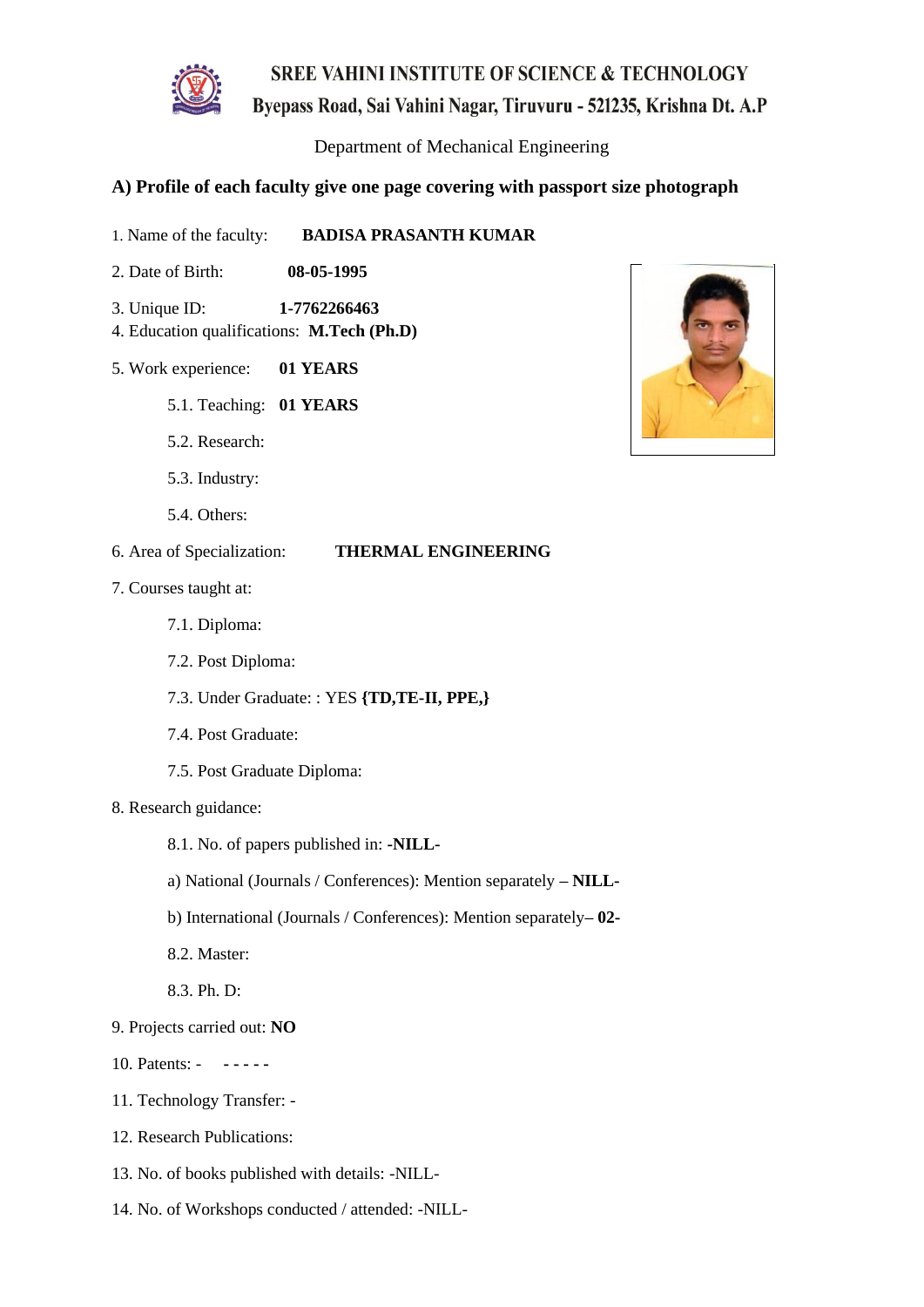Byepass Road, Sai Vahini Nagar, Tiruvuru - 521235, Krishna Dt. A.P

Department of Mechanical Engineering

## **A) Profile of each faculty give one page covering with passport size photograph**

- 1. Name of the faculty: **MODUGU.MUTTAIAH**
- 2. Date of Birth: **12-03-1988** paste
- 3. Unique ID: **1-2080729354** a photo
- 4. Education qualifications: **M.Tech**
- 5. Work experience: **07 YEARS**
	- 5.1. Teaching: **06 YEARS**
	- 5.2. Research:
	- 5.3. Industry: **01 YEARS**
	- 5.4. Others:

#### 6. Area of Specialization: **PRODUCTION ENGINEERING**

- 7. Courses taught at:
	- 7.1. Diploma:
	- 7.2. Post Diploma:
	- 7.3. Under Graduate: YES **{PT, MMS, METROLOGY, MACHINE DRAWING, ADM,}**
	- 7.4. Post Graduate:
	- 7.5. Post Graduate Diploma:
- 8. Research guidance:
	- 8.1. No. of papers published in: **-NILL-**
	- a) National (Journals / Conferences): Mention separately **– 01-**
	- b) International (Journals / Conferences): Mention separately**– NILL-**
	- 8.2. Master:
	- 8.3. Ph. D:
- 9. Projects carried out: **NO**
- 10. Patents: **- - - - -**
- 11. Technology Transfer: -
- 12. Research Publications:
- 13. No. of books published with details: -NILL-
- 14. No. of Workshops conducted / attended: **03 ATTENDED**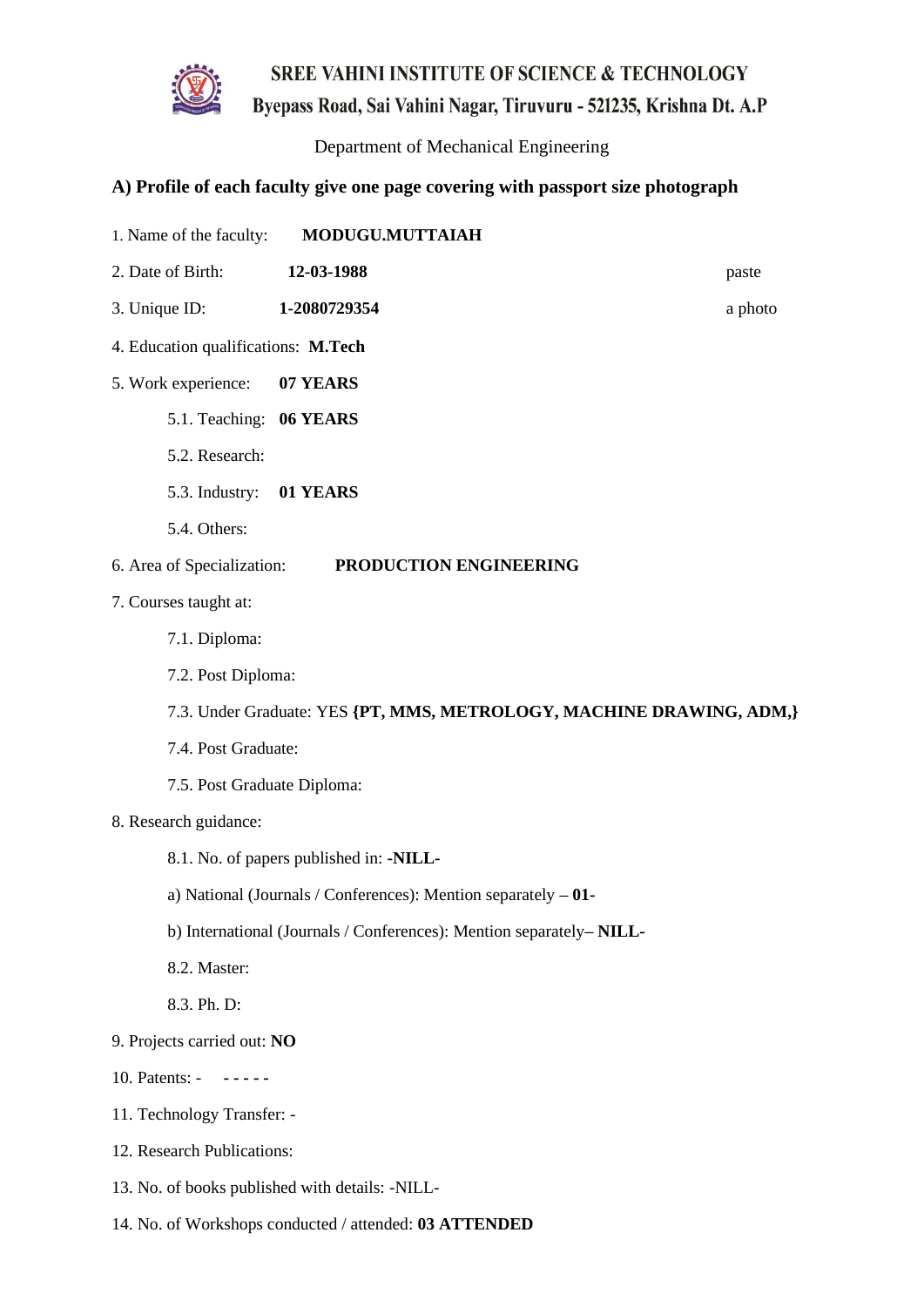

Byepass Road, Sai Vahini Nagar, Tiruvuru - 521235, Krishna Dt. A.P

Department of Mechanical Engineering

### **A) Profile of each faculty give one page covering with passport size photograph**

1. Name of the faculty: **BANDARU RAJASEKHAR**<br>2. Date of Birth: **07-12-1993** 

- 2. Date of Birth:
- 3. Unique ID: **1-3555541967**
- 4. Education qualifications: **M.Tech**
- 5. Work experience: **03 YEARS**
	- 5.1. Teaching: **03 YEARS**
	- 5.2. Research:
	- 5.3. Industry:
	- 5.4. Others:
- 6. Area of Specialization: THERMAL ENGINEERING
- 7. Courses taught at:
	- 7.1. Diploma:
	- 7.2. Post Diploma:
	- 7.3. Under Graduate: YES **{THERMODYNAMICS, TE-I & TE-II, R&AC, PPE, HT}**
	- 7.4. Post Graduate:
	- 7.5. Post Graduate Diploma:
- 8. Research guidance:
	- 8.1. No. of papers published in:
	- a) National (Journals / Conferences): Mention separately **– 02 UGC**
	- b) International (Journals / Conferences): Mention separately- **NILL**
	- 8.2. Master:
	- 8.3. Ph. D:
- 9. Projects carried out: **NO**
- 10. Patents: **- - - - -**
- 11. Technology Transfer: - -
- 12. Research Publications: **NILL-**
- 13. No. of books published with details: -NILL-
- 14. No. of Workshops conducted / attended: **03 ATTENDED**

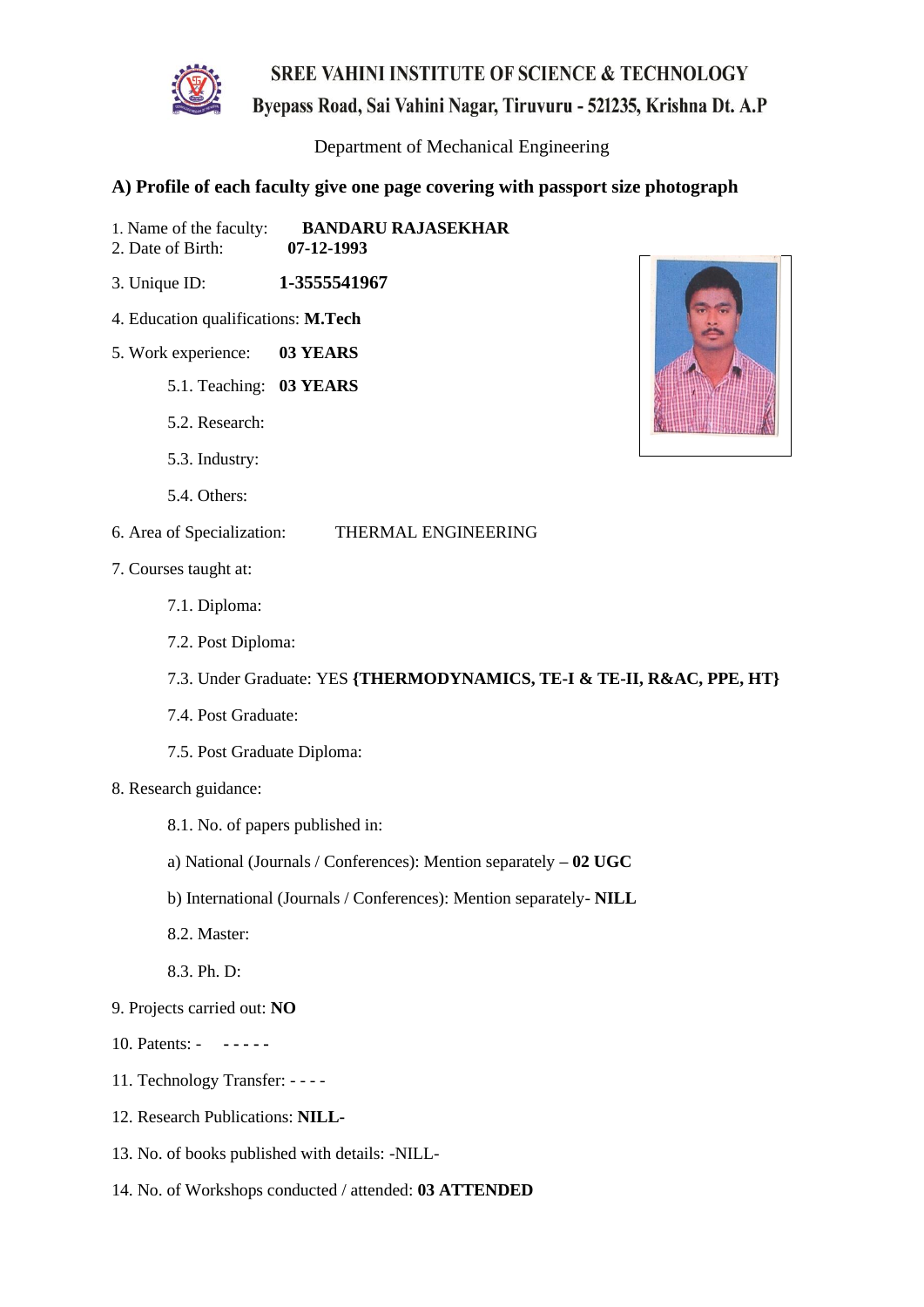

Department of Mechanical Engineering

### **A) Profile of each faculty give one page covering with passport size photograph**

- 1. Name of the faculty: **M.SURENDRA GOUD**
- 2. Date of Birth: **12-08-1992**
- 3. Unique ID: **1-4649206058**
- 4. Education qualifications: **M.Tech**
- 5. Work experience: **04 YEARS**
	- 5.1. Teaching: **04 YEARS**
	- 5.2. Research:
	- 5.3. Industry:
	- 5.4. Others:

### 6. Area of Specialization: THERMAL ENGINEERING

- 7. Courses taught at:
	- 7.1. Diploma:
	- 7.2. Post Diploma:
	- 7.3. Under Graduate: YES **{THERMODYNAMICS, TE-I & TE-II, HT, PPE, }**
	- 7.4. Post Graduate:
	- 7.5. Post Graduate Diploma:
- 8. Research guidance:
	- 8.1. No. of papers published in:
	- a) National (Journals / Conferences): Mention separately **– 01-**
	- b) International (Journals / Conferences): Mention separately-
	- 8.2. Master:
	- 8.3. Ph. D:
- 9. Projects carried out: **NO**
- 10. Patents: **- - - - -**
- 11. Technology Transfer: - -
- 12. Research Publications: -**NILL-**
- 13. No. of books published with details: -**NILL-**
- 14. No. of Workshops conducted / attended: **03 ATTENDED**

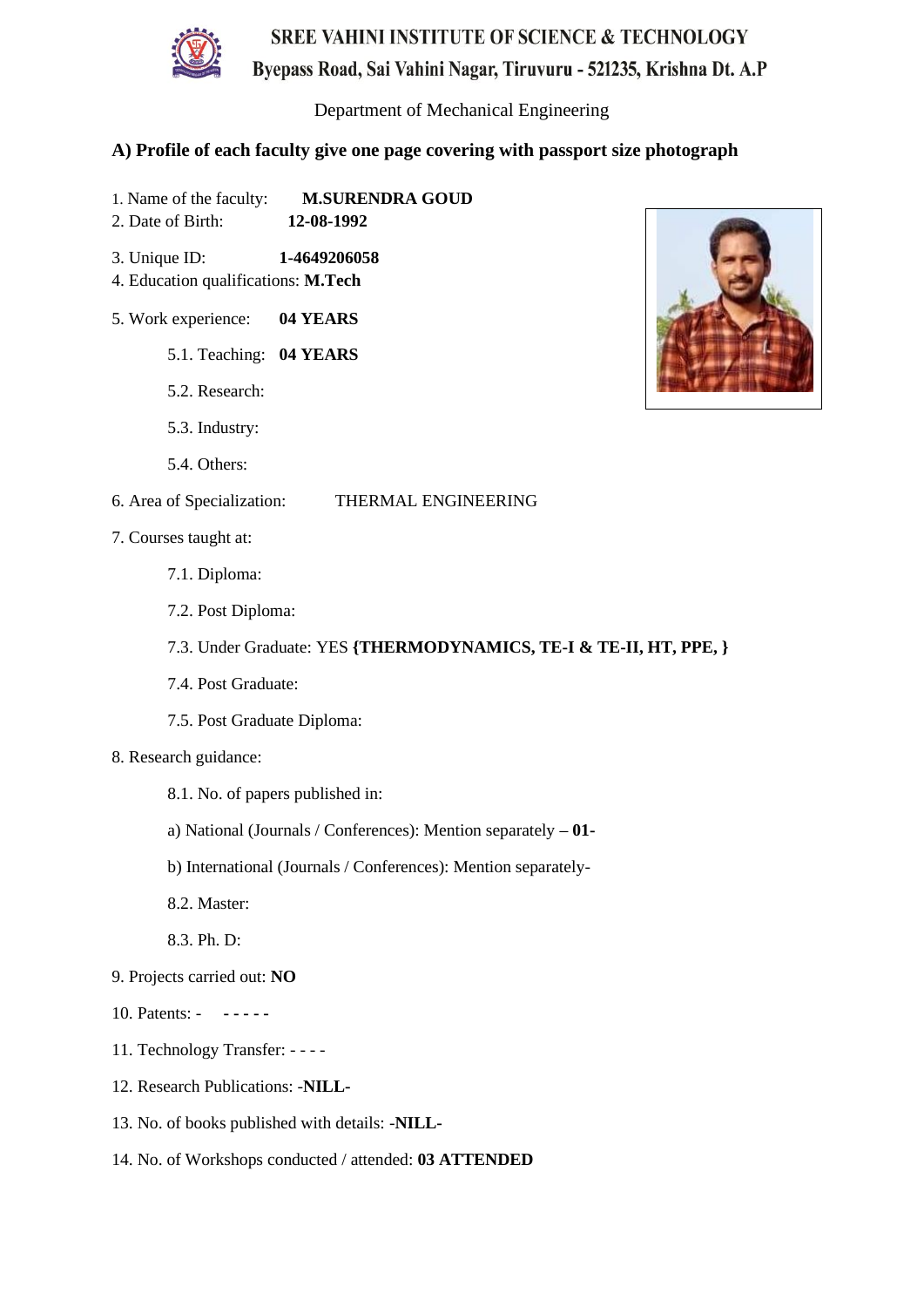

Department of Mechanical Engineering

### **A) Profile of each faculty give one page covering with passport size photograph**

- 1. Name of the faculty: **PASUPULETI SAI RAGHAVA**
- 2. Date of Birth: **26-03-1995**
- 3. Unique ID: **1-4738472404**
- 4. Education qualifications: **M.Tech**
- 5. Work experience: **01 YEARS**
	- 5.1. Teaching: **01 YEARS**
	- 5.2. Research:
	- 5.3. Industry:
	- 5.4. Others:

- 7. Courses taught at:
	- 7.1. Diploma:
	- 7.2. Post Diploma:
	- 7.3. Under Graduate: YES **{DMM-I, DRAWING, MCMT}**
	- 7.4. Post Graduate:
	- 7.5. Post Graduate Diploma:
- 8. Research guidance:
	- 8.1. No. of papers published in: **-NILL-**
	- a) National (Journals / Conferences): Mention separately **– 01-**
	- b) International (Journals / Conferences): Mention separately**– NILL-**
	- 8.2. Master:
	- 8.3. Ph. D:
- 9. Projects carried out: **NO**
- 10. Patents: **- - - - -**
- 11. Technology Transfer: -
- 12. Research Publications:
- 13. No. of books published with details: -NILL-
- 14. No. of Workshops conducted / attended: **02 ATTENDED**

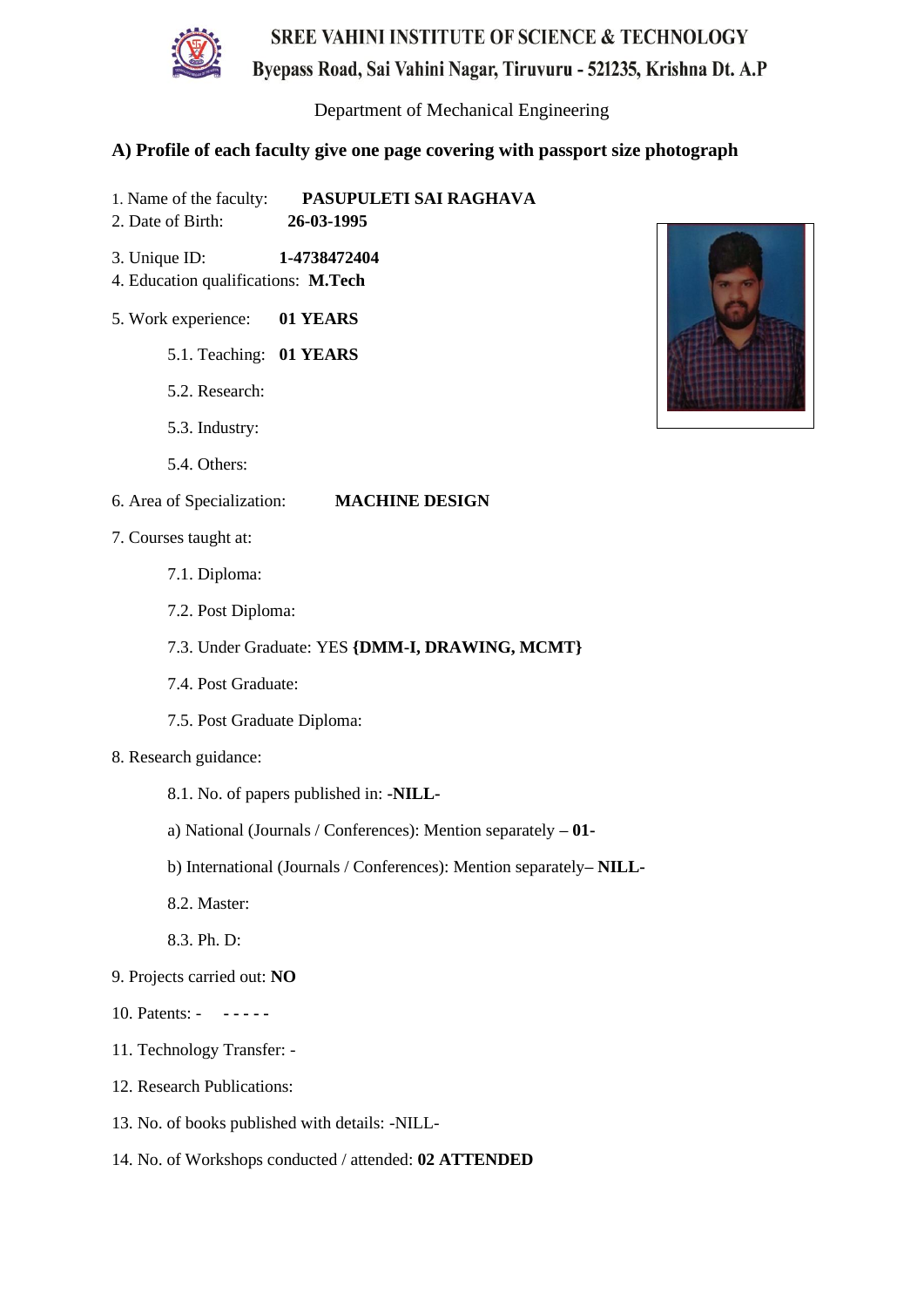

Byepass Road, Sai Vahini Nagar, Tiruvuru - 521235, Krishna Dt. A.P

Department of Mechanical Engineering

## **A) Profile of each faculty give one page covering with passport size photograph**

- 1. Name of the faculty: **VERRU RAMACHANDRA RAO**
- 2. Date of Birth: **22-08-1994**
- 3. Unique ID: **1-4759202704**
- 4. Education qualifications: **M.Tech**
- 5. Work experience: **01 YEARS**
	- 5.1. Teaching: **01 YEARS**
	- 5.2. Research:
	- 5.3. Industry:
	- 5.4. Others: 5 Months CAD Software

- 7. Courses taught at:
	- 7.1. Diploma:
	- 7.2. Post Diploma:
	- 7.3. Under Graduate: YES **{Drawing, MOS, CAEDP, DFM}**
	- 7.4. Post Graduate:
	- 7.5. Post Graduate Diploma:
- 8. Research guidance:
	- 8.1. No. of papers published in: **-NILL-**
	- a) National (Journals / Conferences): Mention separately **– 01-**
	- b) International (Journals / Conferences): Mention separately**– NILL-**
	- 8.2. Master:
	- 8.3. Ph. D:
- 9. Projects carried out: **NO**
- 10. Patents: **- - - - -**
- 11. Technology Transfer: -
- 12. Research Publications:
- 13. No. of books published with details: -NILL-
- 14. No. of Workshops conducted / attended: **03 ATTENDED**

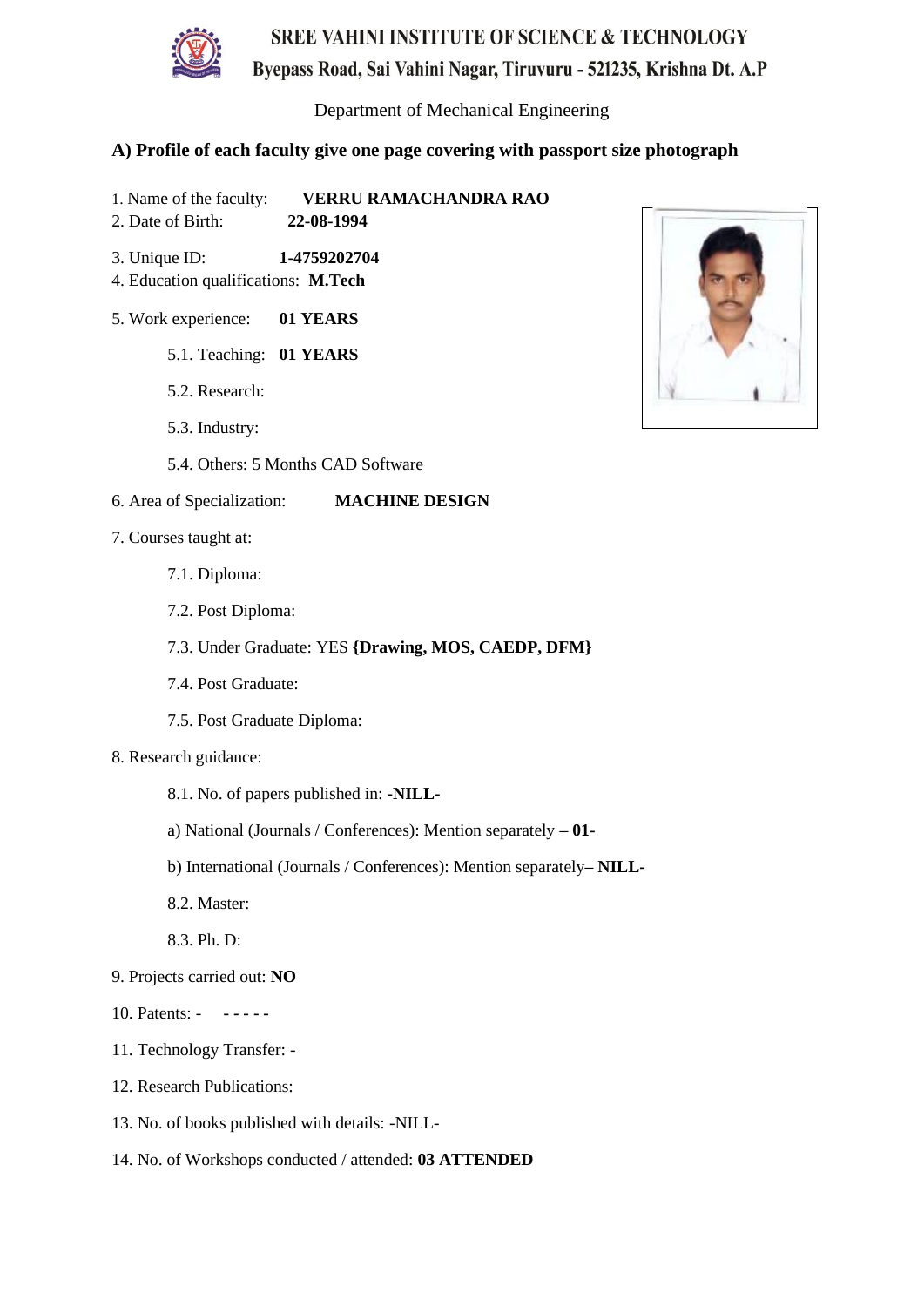

Department of Mechanical Engineering

#### **A) Profile of each faculty give one page covering with passport size photograph**

- 1. Name of the faculty: **B.MURALI KRISHNA** 2. Date of Birth: **29-08-1994**
- 3. Unique ID: **1-7761213465**
- 4. Education qualifications: **M.Tech**
- 5. Work experience: **01 YEARS**
	- 5.1. Teaching: **01 YEARS**
	- 5.2. Research:
	- 5.3. Industry:
	- 5.4. Others:

- 7. Courses taught at:
	- 7.1. Diploma:
	- 7.2. Post Diploma:
	- 7.3. Under Graduate: YES **{DOM, MOS, FEM,}**
	- 7.4. Post Graduate:
	- 7.5. Post Graduate Diploma:
- 8. Research guidance:
	- 8.1. No. of papers published in: **-NILL-**
	- a) National (Journals / Conferences): Mention separately **– NILL-**
	- b) International (Journals / Conferences): Mention separately**– 01-**
	- 8.2. Master:
	- 8.3. Ph. D:
- 9. Projects carried out: **NO**
- 10. Patents: **- - - - -**
- 11. Technology Transfer: -
- 12. Research Publications:
- 13. No. of books published with details: -NILL-
- 14. No. of Workshops conducted / attended: **02 ATTENDED**

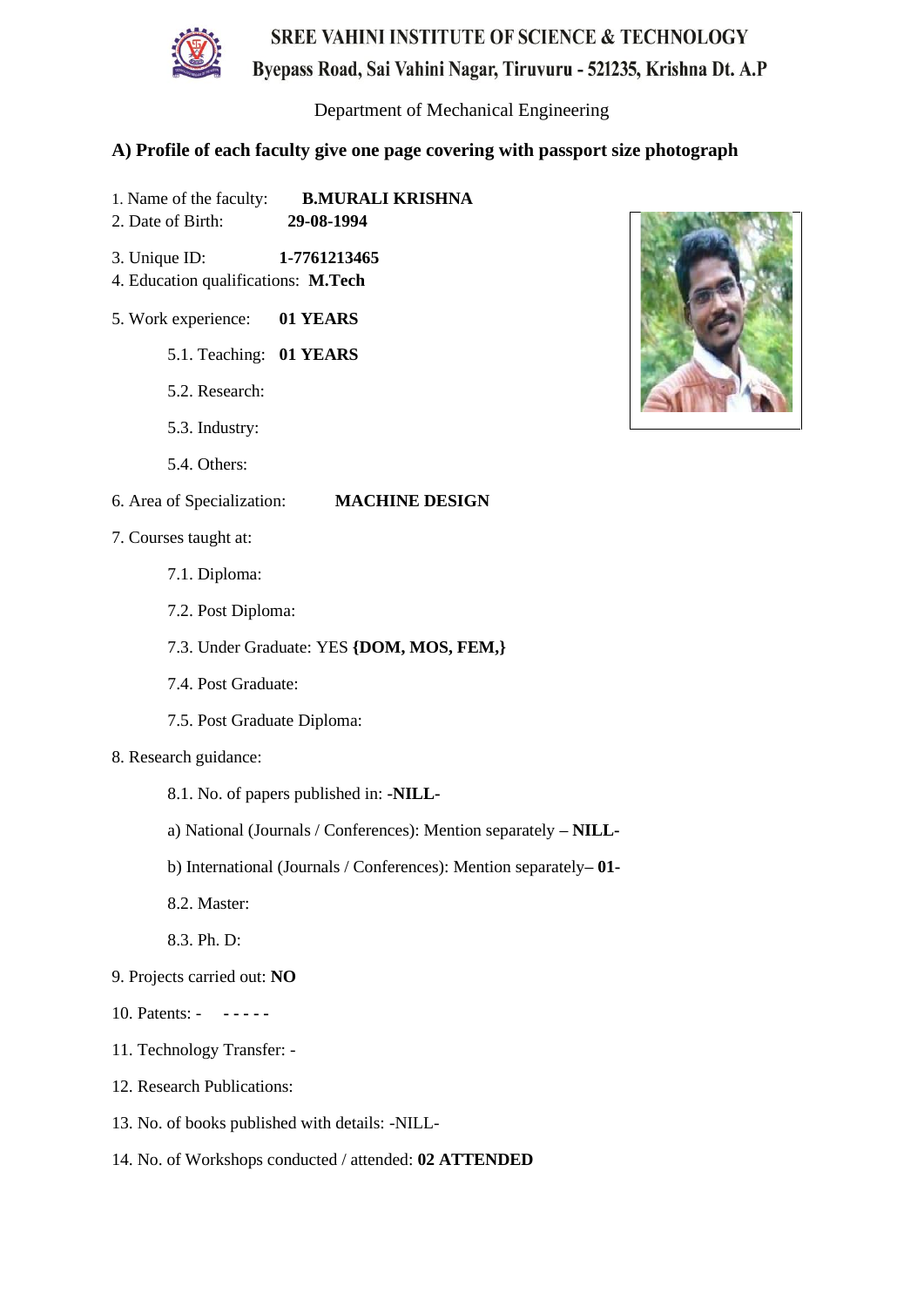

Department of Mechanical Engineering

- 1. Name of the faculty: **SOMAVARAPU.KISHORE**
- 2. Date of Birth: **25-04-1989** paste
- 3. Unique ID: **1-2738417896** a photo
- 4. Education qualifications: **M.Tech**
- 5. Work experience: **03 YEARS**
	- 5.1. Teaching: **03 YEARS**
	- 5.2. Research:
	- 5.3. Industry:
	- 5.4. Others:
- 6. Area of Specialization: **MACHINE DESIGN**
- 7. Courses taught at:
	- 7.1. Diploma:
	- 7.2. Post Diploma:
	- 7.3. Under Graduate: YES **{ED,MD,FEM, DMM-I, DMM-II,}**
	- 7.4. Post Graduate:
	- 7.5. Post Graduate Diploma:
- 8. Research guidance:
	- 8.1. No. of papers published in: **-NILL-**
	- a) National (Journals / Conferences): Mention separately **– NILL-**
	- b) International (Journals / Conferences): Mention separately**– NILL-**
	- 8.2. Master:
	- 8.3. Ph. D:
- 9. Projects carried out: **NO**
- 10. Patents: **- - - - -**
- 11. Technology Transfer: -
- 12. Research Publications:
- 13. No. of books published with details: -NILL-
- 14. No. of Workshops conducted / attended: **02 ATTENDED**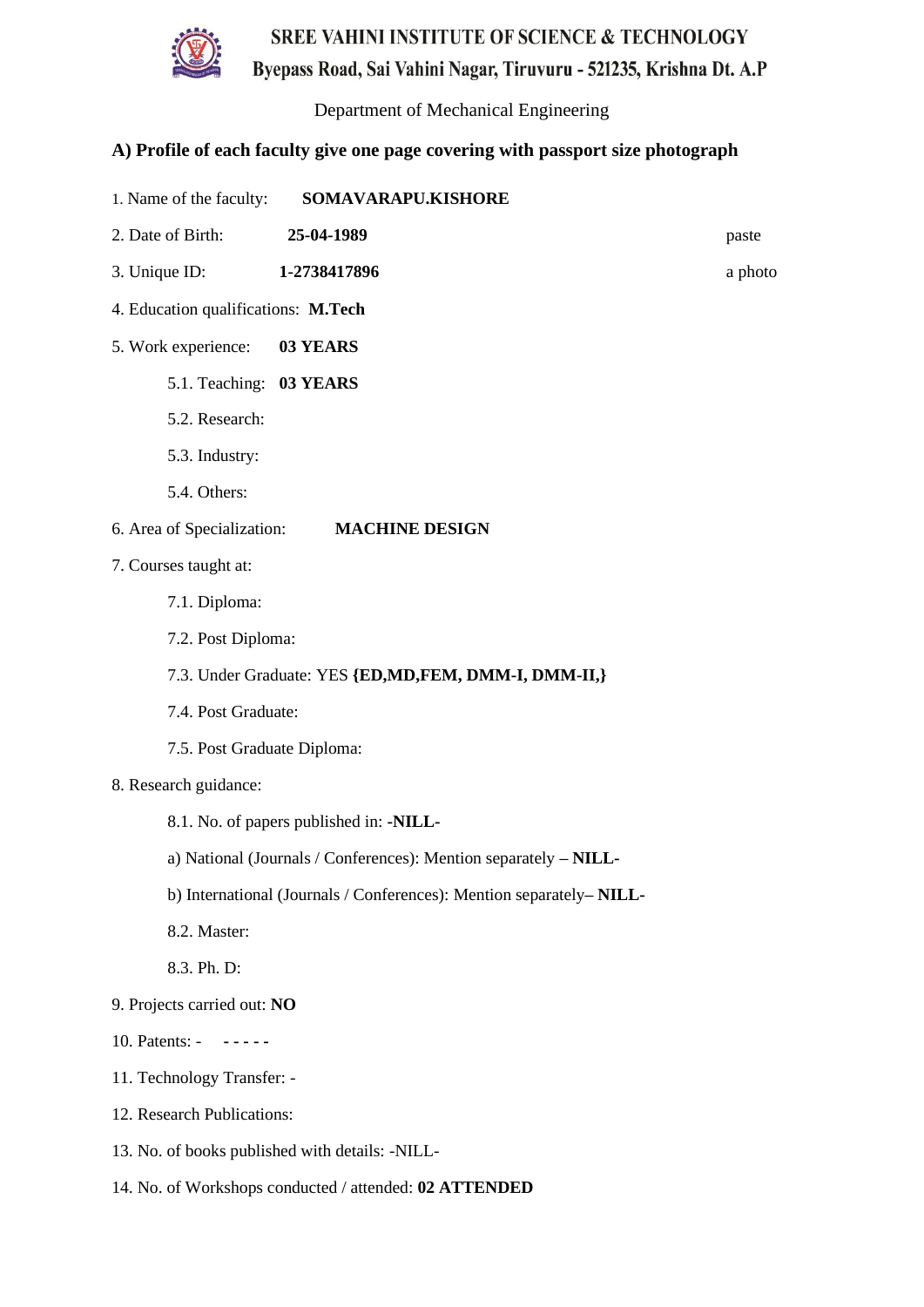

Department of Mechanical Engineering

- 1. Name of the faculty: **SK.NAKKI JANI**
- 2. Date of Birth: **08-02-1995** paste
- 3. Unique ID: **1-4738472524** a photo
- 4. Education qualifications: **M.Tech**
- 5. Work experience: **01 YEARS**
	- 5.1. Teaching: **01 YEARS**
	- 5.2. Research:
	- 5.3. Industry:
	- 5.4. Others:
- 6. Area of Specialization: **MACHINE DESIGN**
- 7. Courses taught at:
	- 7.1. Diploma:
	- 7.2. Post Diploma:
	- 7.3. Under Graduate: YES **{DOM, DMM-I}**
	- 7.4. Post Graduate:
	- 7.5. Post Graduate Diploma:
- 8. Research guidance:
	- 8.1. No. of papers published in: **-NILL-**
	- a) National (Journals / Conferences): Mention separately **– NILL-**
	- b) International (Journals / Conferences): Mention separately**– NILL-**
	- 8.2. Master:
	- 8.3. Ph. D:
- 9. Projects carried out: **NO**
- 10. Patents: **- - - - -**
- 11. Technology Transfer: -
- 12. Research Publications:
- 13. No. of books published with details: -NILL-
- 14. No. of Workshops conducted / attended: **02 ATTENDED**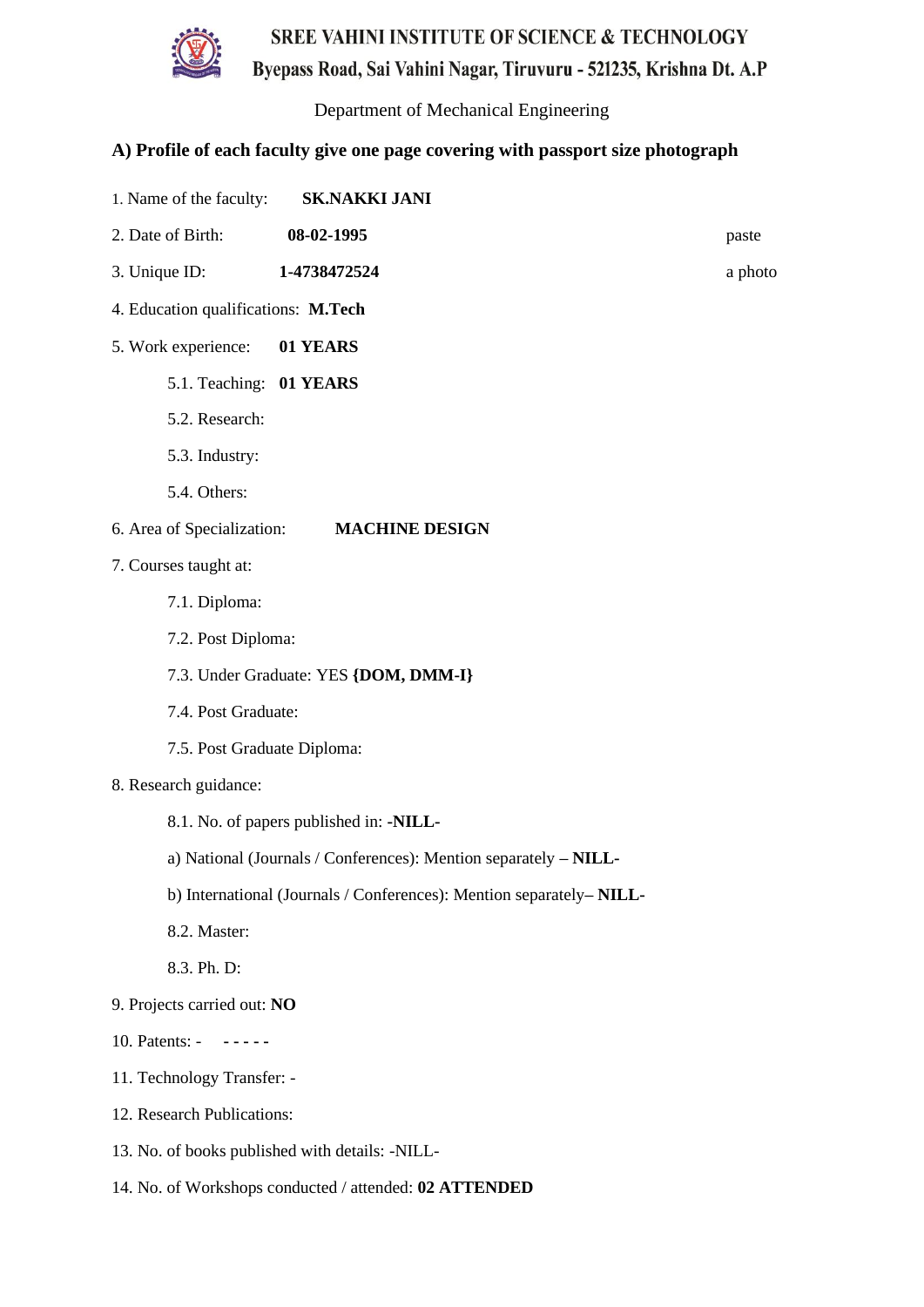

Byepass Road, Sai Vahini Nagar, Tiruvuru - 521235, Krishna Dt. A.P

Department of Mechanical Engineering

- 1. Name of the faculty: **KOPULA CHAITANYA**
- 2. Date of Birth: **10-06-1992** paste
- 3. Unique ID: **1-3556128376** a photo
- 4. Education qualifications: **M.Tech**
- 5. Work experience: **03 YEARS**
	- 5.1. Teaching: **03 YEARS**
	- 5.2. Research:
	- 5.3. Industry:
	- 5.4. Others:
- 6. Area of Specialization: **MACHINE DESIGN**
- 7. Courses taught at:
	- 7.1. Diploma:
	- 7.2. Post Diploma:
	- 7.3. Under Graduate: YES **{DOM,FEM, DMM-I, DMM-II, EM}**
	- 7.4. Post Graduate:
	- 7.5. Post Graduate Diploma:
- 8. Research guidance:
	- 8.1. No. of papers published in: **-NILL-**
	- a) National (Journals / Conferences): Mention separately **– NILL-**
	- b) International (Journals / Conferences): Mention separately**– NILL-**
	- 8.2. Master:
	- 8.3. Ph. D:
- 9. Projects carried out: **NO**
- 10. Patents: **- - - - -**
- 11. Technology Transfer: -
- 12. Research Publications:
- 13. No. of books published with details: -NILL-
- 14. No. of Workshops conducted / attended: **02 ATTENDED**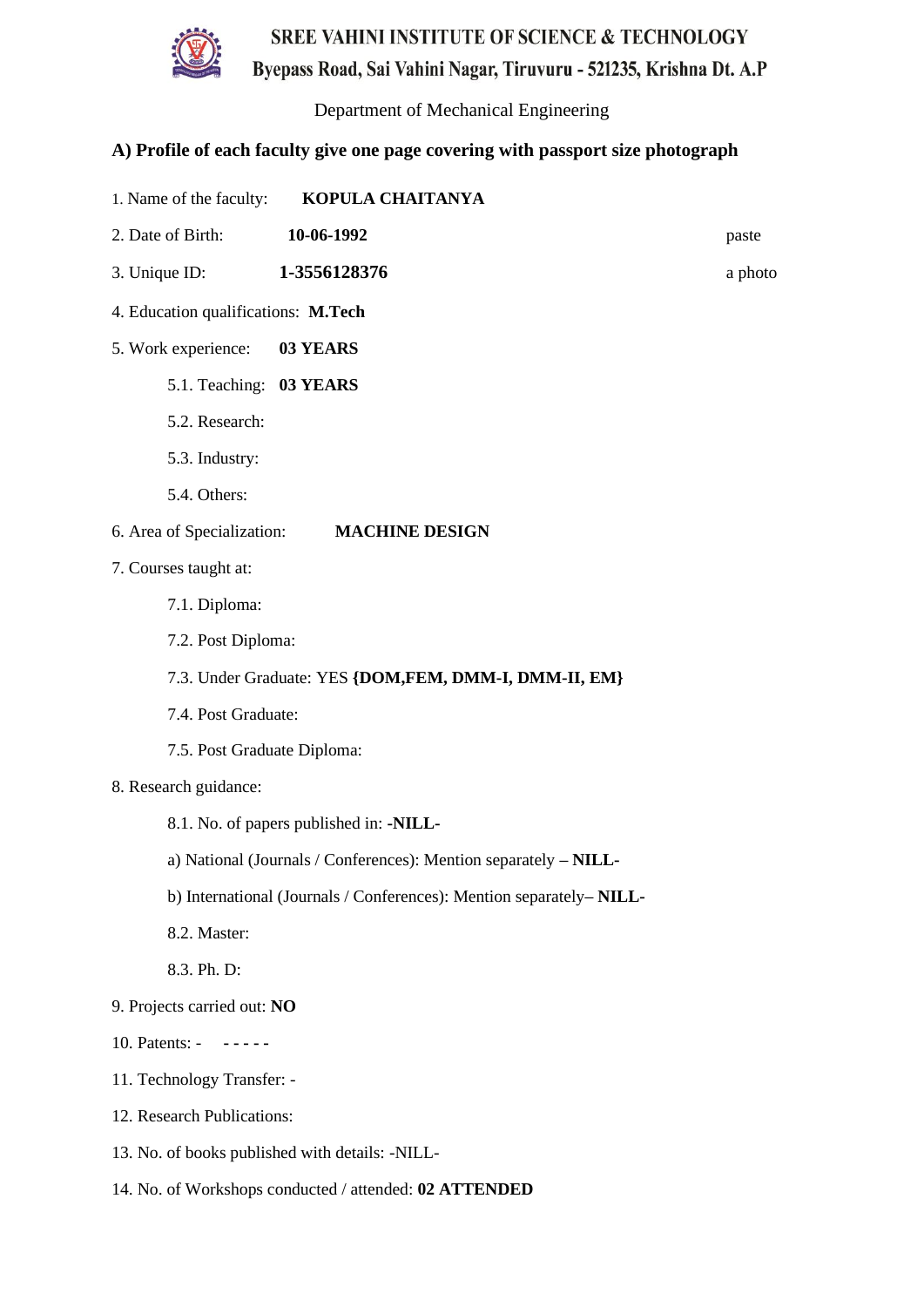

Byepass Road, Sai Vahini Nagar, Tiruvuru - 521235, Krishna Dt. A.P

Department of Mechanical Engineering

- 1. Name of the faculty: **KAREDLA MADHU BABU**
- 2. Date of Birth: **06-07-1991**
- 3. Unique ID: **1-7760516423**
- 4. Education qualifications: **M.Tech (Ph.D)**
- 5. Work experience: **03 YEARS**
	- 5.1. Teaching: **02 YEARS**
	- 5.2. Research:
	- 5.3. Industry: **01 YEARS**
	- 5.4. Others:
- 6. Area of Specialization: THERMAL ENGINEERING
- 7. Courses taught at:
	- 7.1. Diploma:
	- 7.2. Post Diploma:
	- 7.3. Under Graduate: YES **{ TE-I & TE-II, R&AC, PPE, FM&HM}**
	- 7.4. Post Graduate:
	- 7.5. Post Graduate Diploma:
- 8. Research guidance:
	- 8.1. No. of papers published in: **-**
	- a) National (Journals / Conferences): Mention separately **– 01 UGC**
	- b) International (Journals / Conferences): Mention separately- **02-**
	- 8.2. Master:
	- 8.3. Ph. D:
- 9. Projects carried out: **NO**
- 10. Patents: **- - - - -**
- 11. Technology Transfer: - -
- 12. Research Publications: **-NILL-**
- 13. No. of books published with details: -NILL-
- 14. No. of Workshops conducted / attended: **05 ATTENDED**

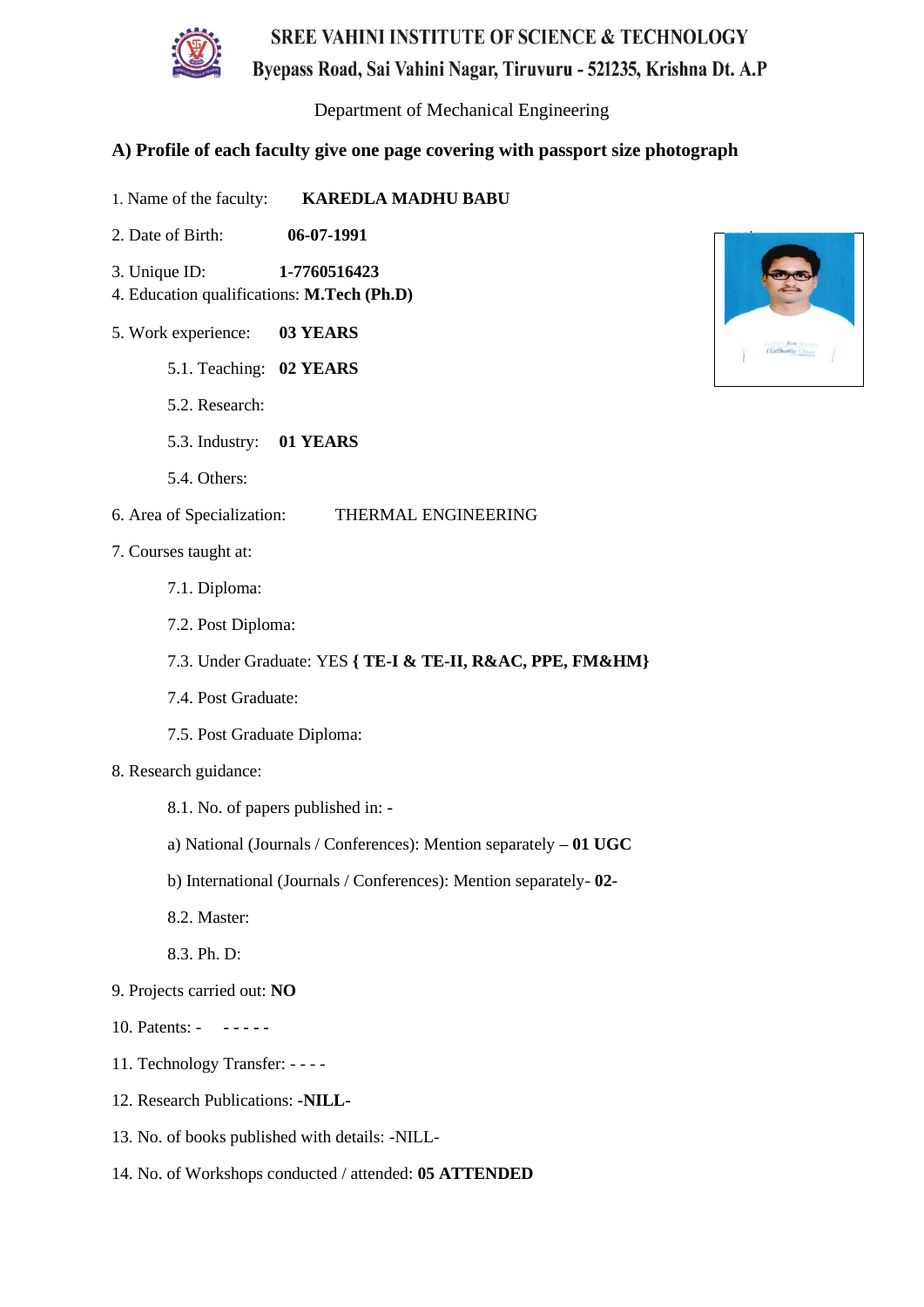

# Byepass Road, Sai Vahini Nagar, Tiruvuru - 521235, Krishna Dt. A.P

Department of Mechanical Engineering

- 1. Name of the faculty: **PEMULA SURESH BABU**
- 2. Date of Birth: **07-08-1980**
- 3. Unique ID:
- 4. Education qualifications: **M.Tech**
- 5. Work experience: **12 YEARS**
	- 5.1. Teaching: **4.5 YEARS**
	- 5.2. Research: **1 YEAR**
	- 5.3. Industry: **06 YEARS**
	- 5.4. Others: **1 YEAR**
- 6. Area of Specialization: **MACHINE DESIGN**
- 7. Courses taught at:
	- 7.1. Diploma:
	- 7.2. Post Diploma:
	- 7.3. Under Graduate: YES **{DOM, FEM, DMM-I, DMM-II, EM}**
	- 7.4. Post Graduate: YES {FEM, CM, ESA}
	- 7.5. Post Graduate Diploma:
- 8. Research guidance:
	- 8.1. No. of papers published in: **-NILL-**
	- a) National (Journals / Conferences): Mention separately **– 01-**
	- b) International (Journals / Conferences): Mention separately**– 01-**
	- 8.2. Master:
	- 8.3. Ph. D:
- 9. Projects carried out: **NO**
- 10. Patents: **- - - - -**
- 11. Technology Transfer: -
- 12. Research Publications:
- 13. No. of books published with details: **-NILL-**
- 14. No. of Workshops conducted / attended: **-NILL-**

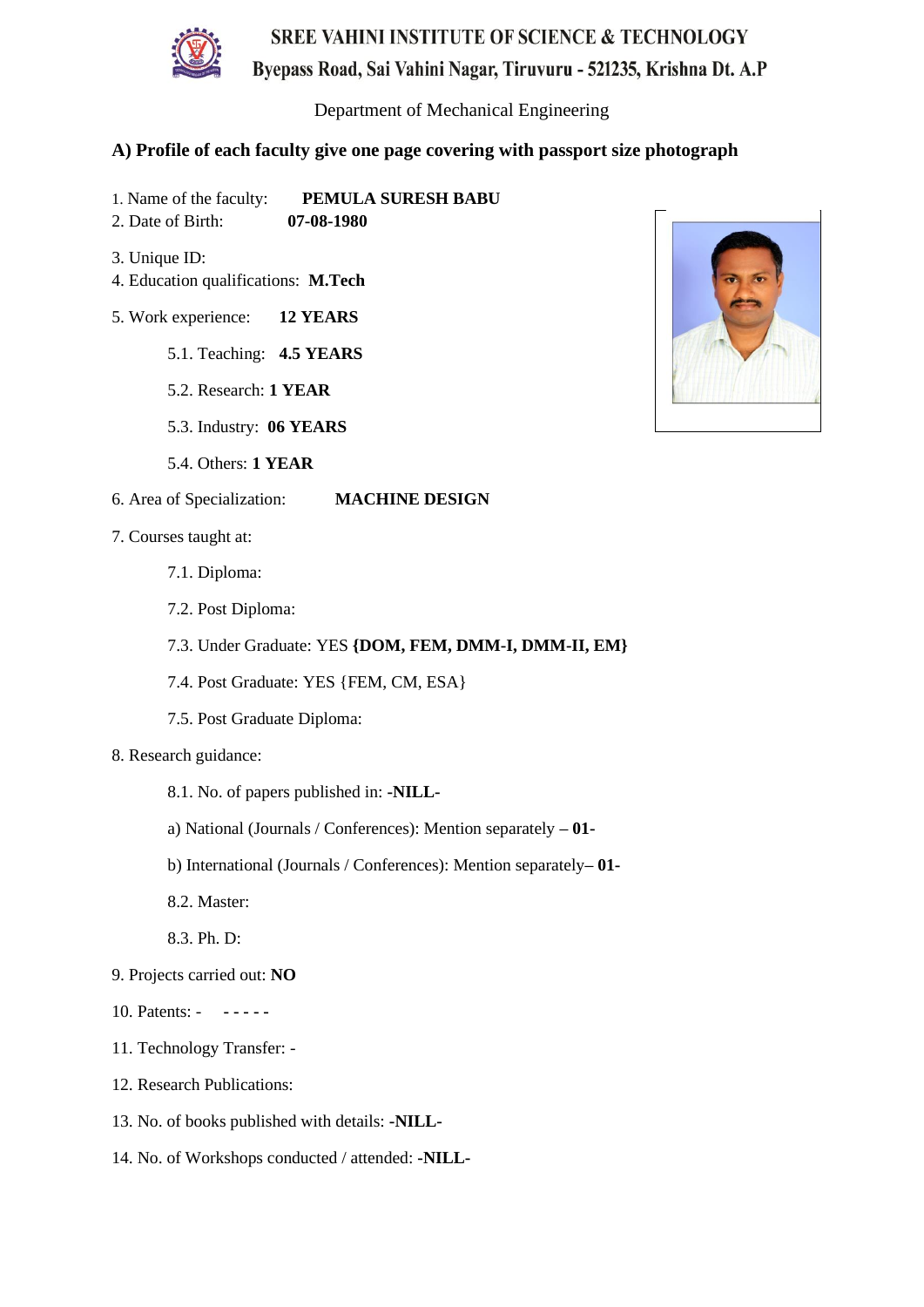

Byepass Road, Sai Vahini Nagar, Tiruvuru - 521235, Krishna Dt. A.P

Department of Mechanical Engineering

- 1. Name of the faculty: **T.VIJAYA BHANU**
- 2. Date of Birth: **17-07-1983** paste
- 3. Unique ID: **1-3555852994** a photo
- 4. Education qualifications: **M.Tech**
- 5. Work experience: **12 YEARS**
	- 5.1. Teaching: **12 YEARS**
	- 5.2. Research:
	- 5.3. Industry:
	- 5.4. Others:
- 6. Area of Specialization: **CAD/CAM**
- 7. Courses taught at:
	- 7.1. Diploma:
	- 7.2. Post Diploma:
	- 7.3. Under Graduate: **-NILL-**
	- 7.4. Post Graduate: **YES {FEM, CM, AMD, AMOS, CAD/CAM, ESA**}
	- 7.5. Post Graduate Diploma:
- 8. Research guidance:
	- 8.1. No. of papers published in: **-NILL-**
	- a) National (Journals / Conferences): Mention separately **-NILL-**
	- b) International (Journals / Conferences): Mention separately**-NILL-**
	- 8.2. Master:
	- 8.3. Ph. D:
- 9. Projects carried out: **NO**
- 10. Patents: **- - - - -**
- 11. Technology Transfer: -
- 12. Research Publications:
- 13. No. of books published with details: **-NILL-**
- 14. No. of Workshops conducted / attended: **03 ATTENDED**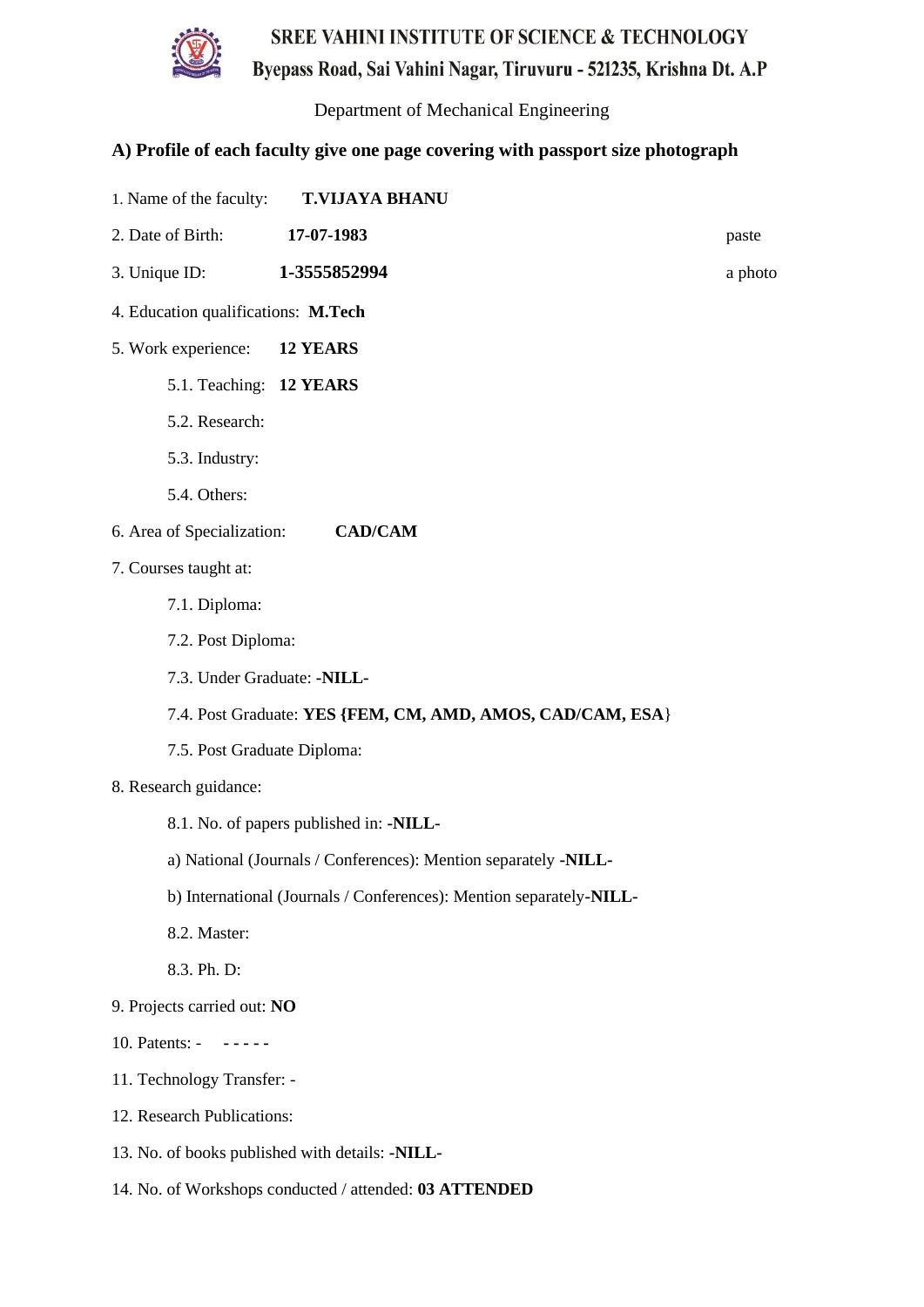

Byepass Road, Sai Vahini Nagar, Tiruvuru - 521235, Krishna Dt. A.P

Department of Mechanical Engineering

- 1. Name of the faculty: **DONTHU BALA VISHNU SHANKAR**
- 2. Date of Birth: **07-08-1988** paste
- 3. Unique ID: **1-7760516429** a photo
- 4. Education qualifications: **M.Tech**
- 5. Work experience: **06 YEARS**
	- 5.1. Teaching: **06 YEARS**
	- 5.2. Research:
	- 5.3. Industry:
	- 5.4. Others:
- 6. Area of Specialization: **MACHINE DESIGN**
- 7. Courses taught at:
	- 7.1. Diploma:
	- 7.2. Post Diploma:
	- 7.3. Under Graduate: YES **{DOM, DRAWING, FEM, DMM-I, DMM-II, EM}**
	- 7.4. Post Graduate:
	- 7.5. Post Graduate Diploma:
- 8. Research guidance:
	- 8.1. No. of papers published in: **-NILL-**
	- a) National (Journals / Conferences): Mention separately **-NILL-**
	- b) International (Journals / Conferences): Mention separately**-NILL-**
	- 8.2. Master:
	- 8.3. Ph. D:
- 9. Projects carried out: **NO**
- 10. Patents: **- - - - -**
- 11. Technology Transfer: -
- 12. Research Publications:
- 13. No. of books published with details: **-NILL-**
- 14. No. of Workshops conducted / attended: **-02-**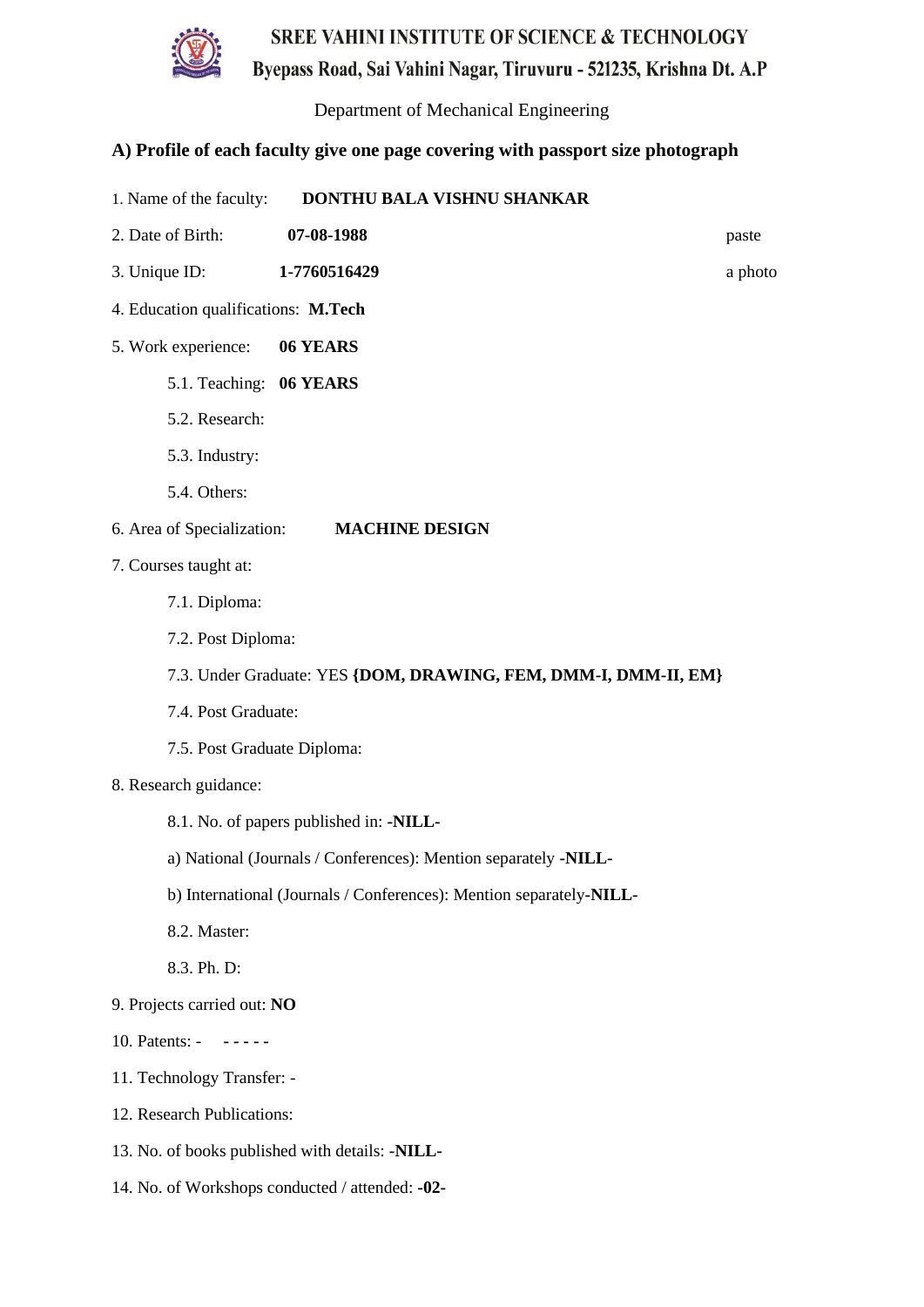

Department of Mechanical Engineering

#### **A) Profile of each faculty give one page covering with passport size photograph**

- 1. Name of the faculty: **S.RAMAKRISHNA**
- 2. Date of Birth: **09-04-1988**
- 3. Unique ID: **1-2734061585**
- 4. Education qualifications: **M.Tech**
- 5. Work experience: **03 YEARS**
	- 5.1. Teaching: **03 YEARS**
	- 5.2. Research:
	- 5.3. Industry:
	- 5.4. Others:

- 7. Courses taught at:
	- 7.1. Diploma:
	- 7.2. Post Diploma:
	- 7.3. Under Graduate: YES **{DOM, DRAWING, KOM, DMM-I, DMM-II}**
	- 7.4. Post Graduate:
	- 7.5. Post Graduate Diploma:
- 8. Research guidance:
	- 8.1. No. of papers published in: **-NILL-**
	- a) National (Journals / Conferences): Mention separately **-NILL-**
	- b) International (Journals / Conferences): Mention separately**-NILL-**
	- 8.2. Master:
	- 8.3. Ph. D:
- 9. Projects carried out: **NO**
- 10. Patents: **- - - - -**
- 11. Technology Transfer: -
- 12. Research Publications:
- 13. No. of books published with details: **-NILL-**
- 14. No. of Workshops conducted / attended: **-02 ATTENDED-**

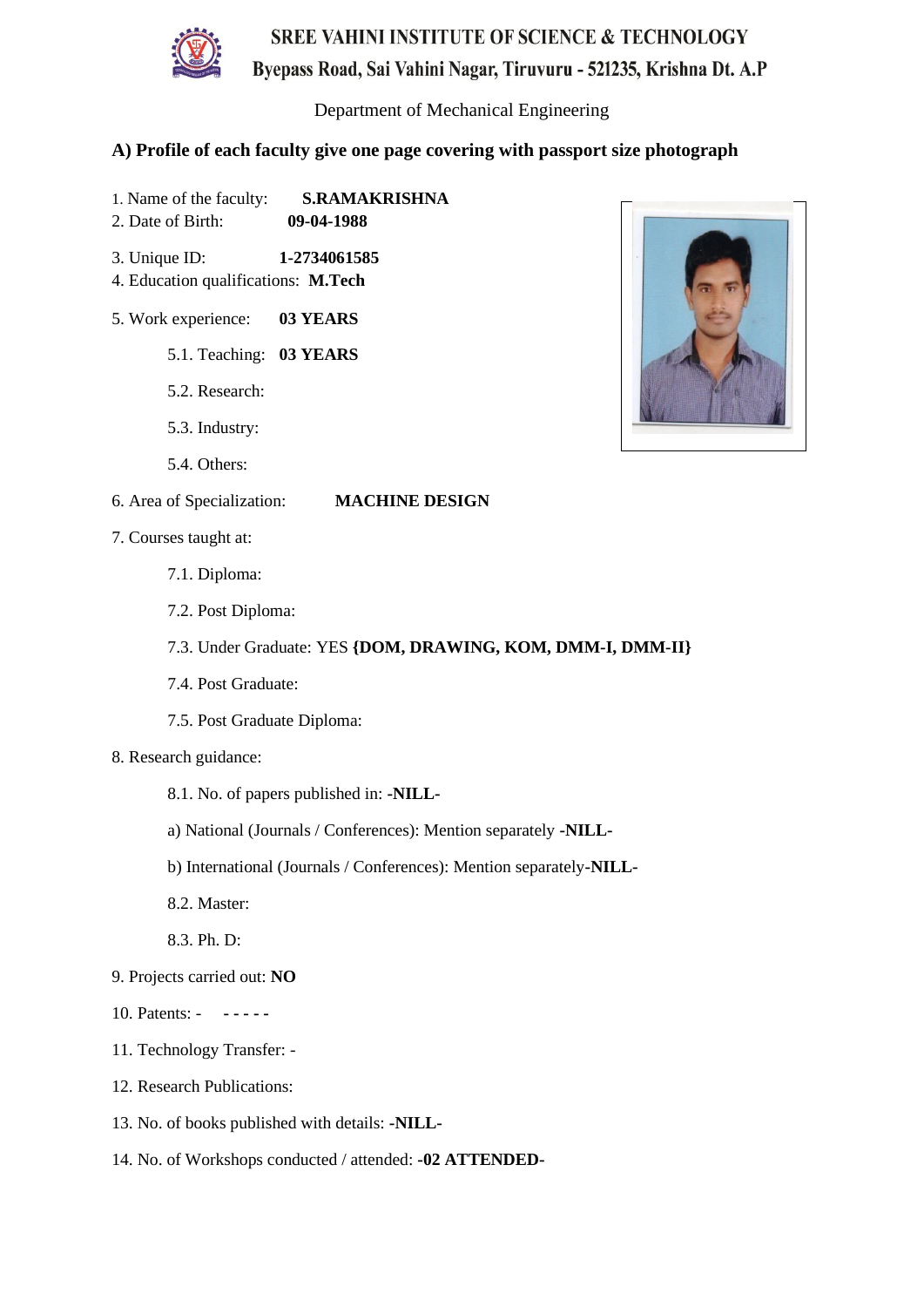

Department of Mechanical Engineering

- 1. Name of the faculty: **CHITTURI.VENKATESWARA RAO**
- 2. Date of Birth: **08-05-1992**
- 3. Unique ID: **1-2080867004**
- 4. Education qualifications: **M.Tech**
- 5. Work experience: **06 YEARS**
	- 5.1. Teaching: **06 YEARS**
	- 5.2. Research:
	- 5.3. Industry:
	- 5.4. Others:
- 6. Area of Specialization: **MACHINE DESIGN**
- 7. Courses taught at:
	- 7.1. Diploma:
	- 7.2. Post Diploma:
	- 7.3. Under Graduate: YES **{DOM, DRAWING, KOM, DMM-I, DMM-II}**
	- 7.4. Post Graduate:
	- 7.5. Post Graduate Diploma:
- 8. Research guidance:
	- 8.1. No. of papers published in: **-NILL-**
	- a) National (Journals / Conferences): Mention separately **-NILL-**
	- b) International (Journals / Conferences): Mention separately**-NILL-**
	- 8.2. Master:
	- 8.3. Ph. D:
- 9. Projects carried out: **NO**
- 10. Patents: **- - - - -**
- 11. Technology Transfer: -
- 12. Research Publications:
- 13. No. of books published with details: **-NILL-**
- 14. No. of Workshops conducted / attended: **-01 ATTENDED-**

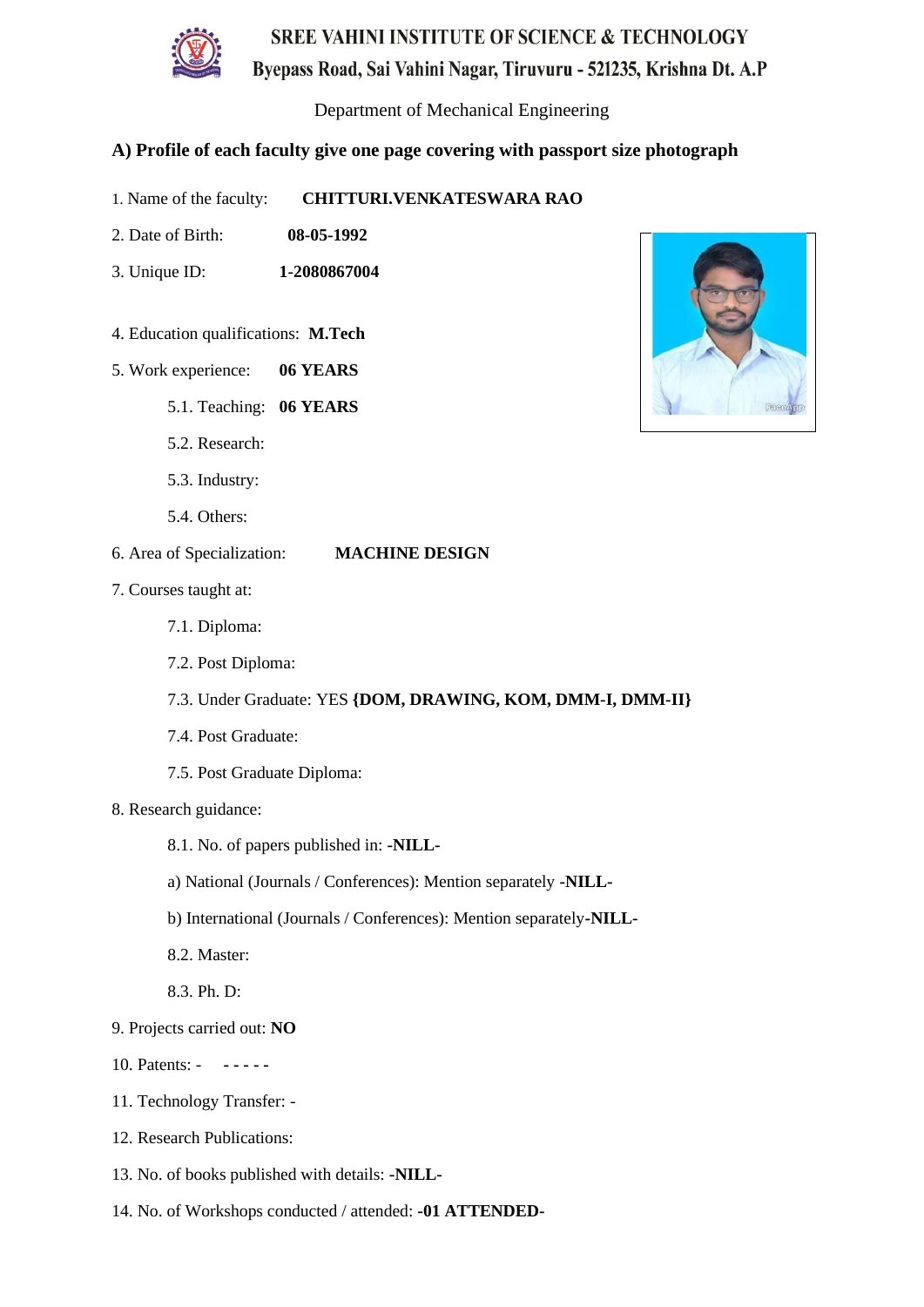

Byepass Road, Sai Vahini Nagar, Tiruvuru - 521235, Krishna Dt. A.P

Department of Mechanical Engineering

- 1. Name of the faculty: **CH.KRISHNA MOHAN**
- 2. Date of Birth: **07-06-1994** paste
- 3. Unique ID: **1-2734061528** a photo
- 4. Education qualifications: **M.Tech**
- 5. Work experience: **02 YEARS**
	- 5.1. Teaching: **02 YEARS**
	- 5.2. Research:
	- 5.3. Industry:
	- 5.4. Others:
- 6. Area of Specialization: **MACHINE DESIGN**
- 7. Courses taught at:
	- 7.1. Diploma:
	- 7.2. Post Diploma:
	- 7.3. Under Graduate: YES **{MOS, DRAWING, DMM-I, DMM-II}**
	- 7.4. Post Graduate:
	- 7.5. Post Graduate Diploma:
- 8. Research guidance:
	- 8.1. No. of papers published in: **-NILL-**
	- a) National (Journals / Conferences): Mention separately **-02-**
	- b) International (Journals / Conferences): Mention separately**-NILL-**
	- 8.2. Master:
	- 8.3. Ph. D:
- 9. Projects carried out: **NO**
- 10. Patents: **- - - - -**
- 11. Technology Transfer: -
- 12. Research Publications:
- 13. No. of books published with details: **-NILL-**
- 14. No. of Workshops conducted / attended: **-02 ATTENDED-**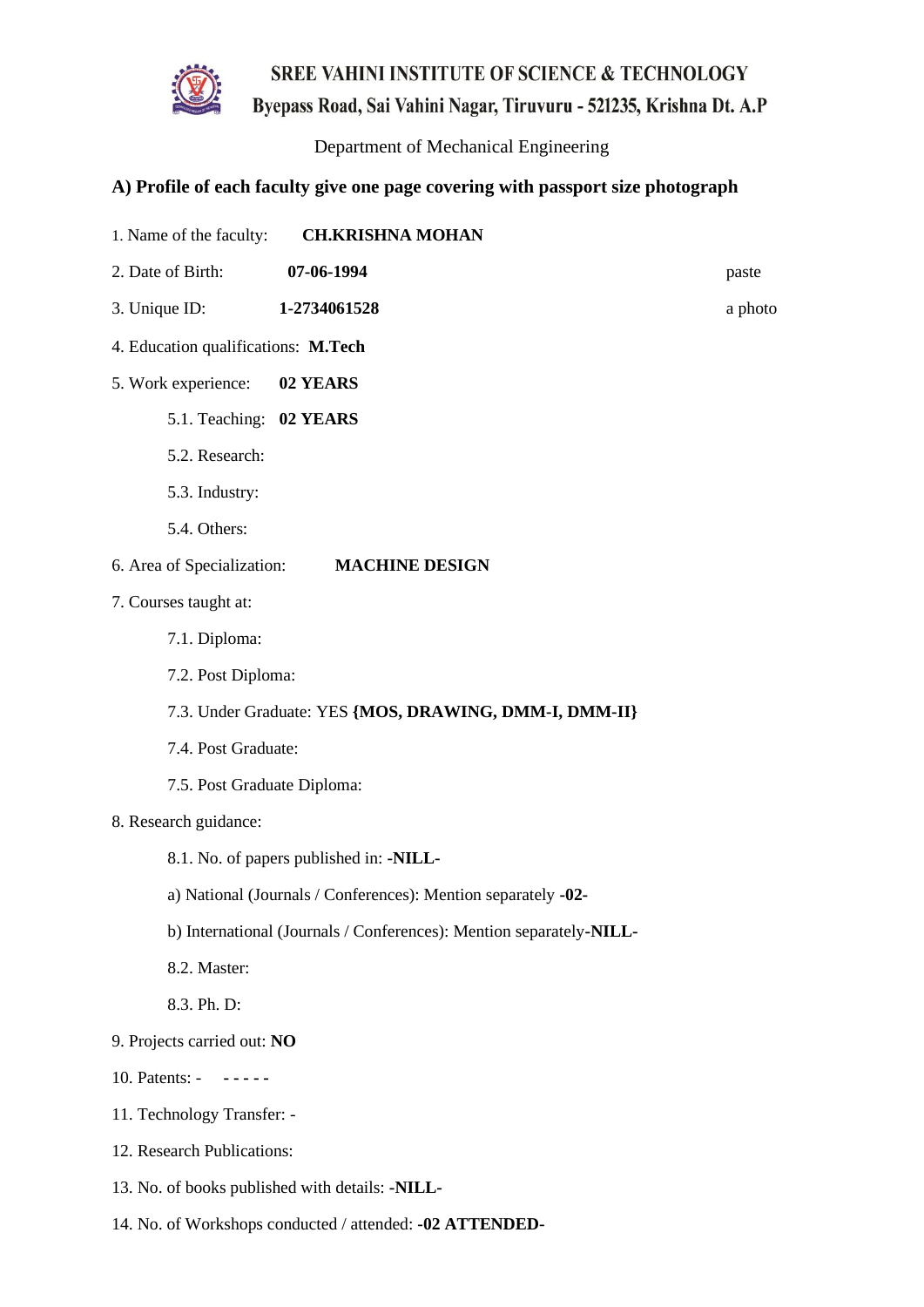

Department of Mechanical Engineering

- 1. Name of the faculty: **M.SAITEJA**
- 2. Date of Birth: **18-08-1995**
- 3. Unique ID: **1-4738472730**
- 4. Education qualifications: **M.Tech**
- 5. Work experience: **01 YEARS**
	- 5.1. Teaching: **01 YEARS**
	- 5.2. Research:
	- 5.3. Industry:
	- 5.4. Others:
- 6. Area of Specialization: **MACHINE DESIGN**
- 7. Courses taught at:
	- 7.1. Diploma:
	- 7.2. Post Diploma:
	- 7.3. Under Graduate: YES **{DOM, DRAWING, MOS, DMM-I}**
	- 7.4. Post Graduate:
	- 7.5. Post Graduate Diploma:
- 8. Research guidance:
	- 8.1. No. of papers published in: **-NILL-**
	- a) National (Journals / Conferences): Mention separately **-NILL-**
	- b) International (Journals / Conferences): Mention separately**-NILL-**
	- 8.2. Master:
	- 8.3. Ph. D:
- 9. Projects carried out: **NO**
- 10. Patents: **- - - - -**
- 11. Technology Transfer: -
- 12. Research Publications:
- 13. No. of books published with details: **-NILL-**
- 14. No. of Workshops conducted / attended: **-02 ATTENDED-**